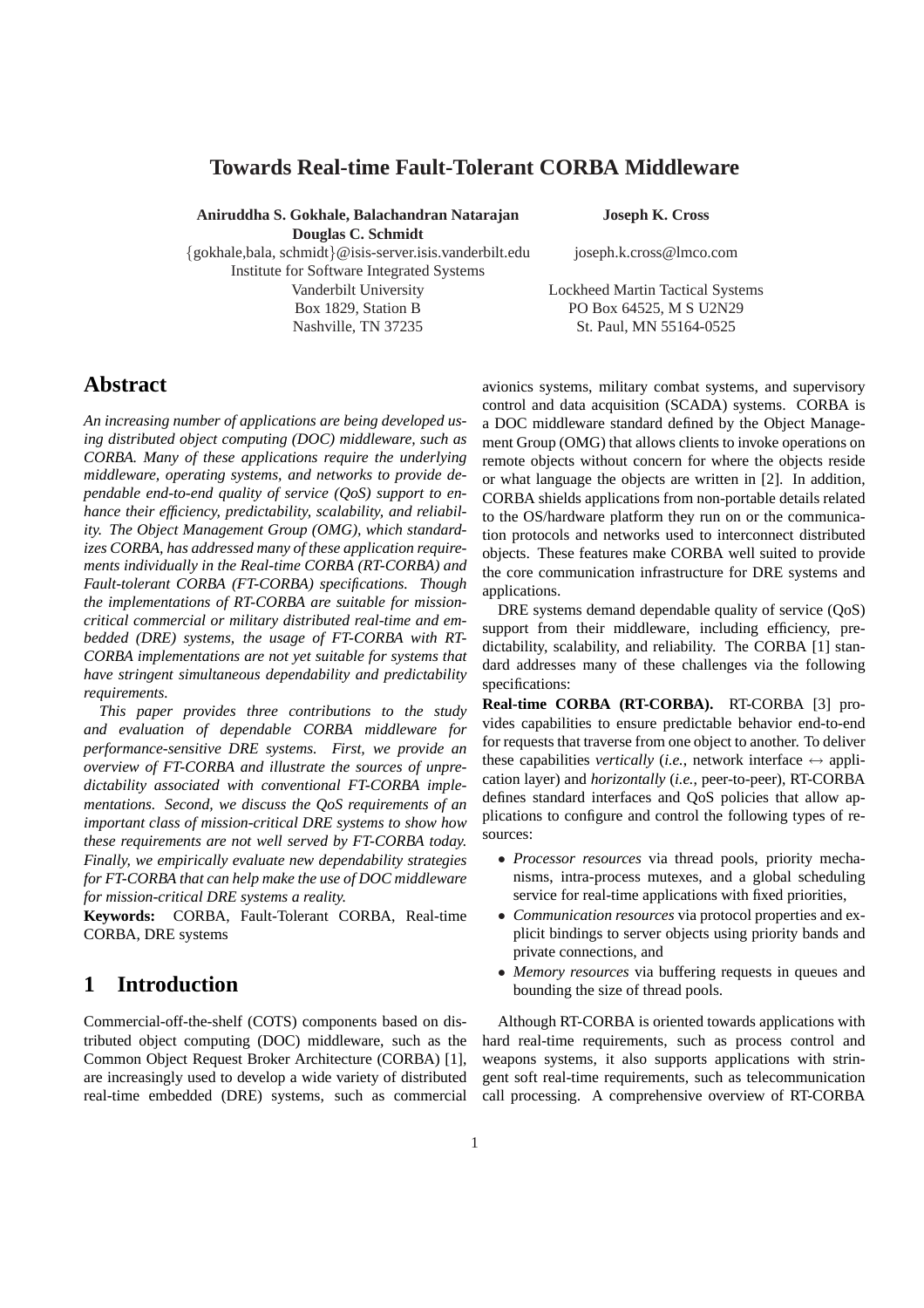appears in [4]. Implementations of RT-CORBA including TAO [5] and ORBExpress (www.ois.com) have been evaluated positively [6] for their suitability to DRE systems that require end-to-end predictability and real-time assurance. RT-CORBA ORBs have also been used to

- Improve situation awareness for prosecuting time-critical targets [7], such as mobile missile launchers and tanks, and
- Control avionics mission computing application processing in real-time [8, 9].

**Fault-tolerant CORBA (FT-CORBA).** FT-CORBA [1] defines services and strategies to enhance the dependability of CORBA applications. The fault tolerance mechanism used by FT-CORBA to detect and recover from failures is based on *entity redundancy* – in particular, the replication of CORBA objects. In general, research on fault tolerance for CORBA ORBs and its applications can be divided into the following three strategies [10]:

- The *integration* strategy, where the ORB is modified to provide the necessary fault tolerance support and the extent of the modifications depends on the level of faulttolerance support that is being added. Orbix+Isis [11] and Electra [12] are examples of the integration strategy.
- The *interception* strategy, where requests made by client objects are captured *externally* to the ORB via an OSlevel interceptor [13], which can enhance the application by providing support to tolerate faults. The Eternal system [14], and the AQuA framework [15] are examples of the interception strategy.
- The *service* strategy, where a set of interfaces and objects are defined as a CORBA service that provides the policies and mechanisms for delivering fault tolerance to applications. The Distributed Object-Oriented Reliable Service (DOORS) [16, 17, 18] and Object Group Service (OGS) [19] are examples of this strategy.

The FT-CORBA implementations outlined above also leverage many patterns and protocols pioneered from earlier R&D efforts, including NewTop [20], Interoperable Replication Logic (IRL) [21], and FRIENDS [22].

Unfortunately, mission-critical DRE systems, such as shipboard combat control systems and avionics mission computing systems, that require support for multiple QoS properties simultaneously are not yet well supported by FT-CORBA for the reasons explained shortly. These mission-critical DRE systems are typified by the following characteristics:

• **Stable applications** – Most DRE systems have a longer life than their commercial counterparts, which requires that the infrastructure for DRE systems provide stable interfaces [23]. This in turn provides DRE systems with the flexibility to modify the underlying infrastructure as long as the interfaces remain compatible.

- **End-to-end timeliness and dependability requirements** – DRE systems have stringent latency and dependability requirements. Latency requirements commonly bound the time from the occurrence of an external event until the system delivers an externally observable response, whereas dependability requirements are often expressed as a probabilistic guarantee that the requirements will be met.
- **Heterogeneity** DRE systems often run on a wide variety of computing platforms that are interconnected by different types of networking technologies. The efficiency of execution of the different infrastructure components on which the DRE systems operate varies with the type of computing platform and its interconnection technology.

Simultaneously providing dependability and predictability properties for the class of DRE systems outlined above is hard since the combination of these properties is often in conflict, as explained in Section 3. For example, FT-CORBA implementations can spend an unpredictable amount of time detecting and recovering from faults. This in turn conflicts with the bounds on latency for message invocation since FT-CORBA must account for the time spent on fault detection and recovery. Consequently, providing both these QoS requirements simultaneously requires a careful blend of protocols, patterns [24], and design constraints and tradeoffs, which transcends the present capabilities of COTS DOC middleware.

Our prior research on CORBA middleware has explored the efficiency, predictability, scalability and dependability aspects of ORB endsystem design, including static [25] and dynamic [26] scheduling, event processing [9], I/O subsystem [27] and pluggable protocol [28] integration, synchronous [29] and asynchronous [30] ORB Core architectures, systematic benchmarking of multiple ORBs [31], and optimization principle patterns for ORB performance [32]. This paper extends our previous work by focusing on the following dimensions in the ORB endsystem design space:

- Identifying key aspects of CORBA implementations that deliver both real-time and fault tolerant properties simultaneously
- Evaluating the suitability of FT-CORBA as the dependability infrastructure for DRE systems and
- Designing and empirically evaluating architectural enhancements to FT-CORBA for use in DRE systems.

The remainder of this paper is organized as follows: Section 2 summarizes the FT-CORBA specification; Section 3 describes key challenges that must be resolved when designing dependable DRE systems using CORBA; Section 4 proposes a replication style that addresses the key challenges outlined in Section 3; Section 5 evaluates and compares the technique described in Section 4 with existing FT-CORBA strategies; Section 6 compares related work with our research; and Section 7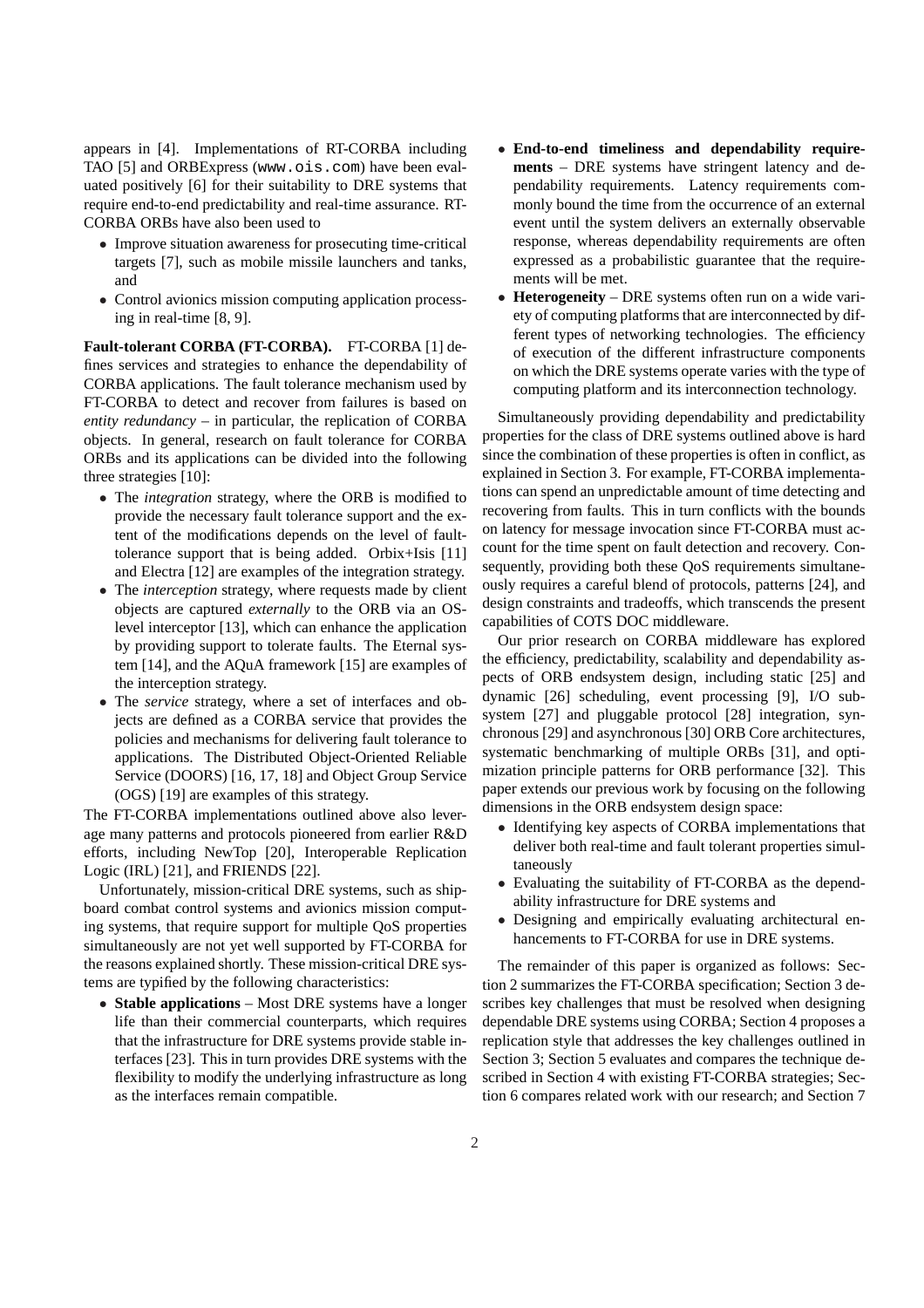presents concluding remarks and outlines our future research directions.

# **2 Overview of Fault Tolerant CORBA**

The Fault Tolerant CORBA (FT-CORBA) [1] specification defines a standard set of interfaces, policies, and services that provide robust support for applications requiring high reliability. The fault tolerance mechanism used in FT-CORBA to detect and recover from failures is based on *entity redundancy*. Since FT-CORBA is a DOC middleware standard, the redundant entities are replicated CORBA objects. This section presents an overview of the FT-CORBA specification.

#### **2.1 Overview of the FT-CORBA Architecture**

Fault tolerance for CORBA objects is achieved via *replication*, *fault detection*, and *recovery*. Replicas of a CORBA object are created and managed as a "logical singleton" [24] composite object, which allows greater flexibility in configuration management of the replicas. Such a collection of replicas is called an *object group*. Figure 1 illustrates the key components in the FT-CORBA architecture. All components shown in the fig-



Figure 1: **The Architecture of FT-CORBA**

ure are implemented as standard CORBA objects, *i.e.*, they are defined using CORBA IDL interfaces and implemented using servants that can be written in standard programming languages, such as Java,  $C_{++}$ , C, or Ada. The functionality of each component is described below. Sidebar 1 explains the requirements placed by the FT-CORBA standard on the underlying CORBA ORB middleware.

#### **2.1.1 Interoperable Object Group References (IOGRs)**

CORBA standardizes the format of interoperable object references (IOR) used for the individual replicas. An IOR is a flexible addressing mechanism that identifies a CORBA object [1]. Additionally, FT-CORBA takes advantage of CORBA's notion of a multi-profile IOR, where each profile contains a path to the location of the object, and defines an IOR for composite objects called the *interoperable object group reference* (IOGR), which is illustrated in Figure 2. In FT-CORBA,



Figure 2: **Example of an IOGR**

each profile is interpreted to be the replica of the object. An IOGR contains multiple TAG INTERNET IOP profiles, any of which can be used to reach the server object group. The TAG FT GROUP component is contained in every profile of the reference. The TAG FT PRIMARY component is contained in only one profile of the reference.

FT-CORBA servers can publish IOGRs to clients, which then use these IOGRs to invoke operations on servers. The client ORB transmits the request to the appropriate server object that handles the request. The client application need not be aware of the existence of server object replicas. If a server object fails, the client ORB iterates through the object references contained in the IOGR until the request is handled successfully by a replica object. The IOGR is considered invalid only if all server replicas fail, in which case an exception is propagated to the client application. The FT-CORBA specifica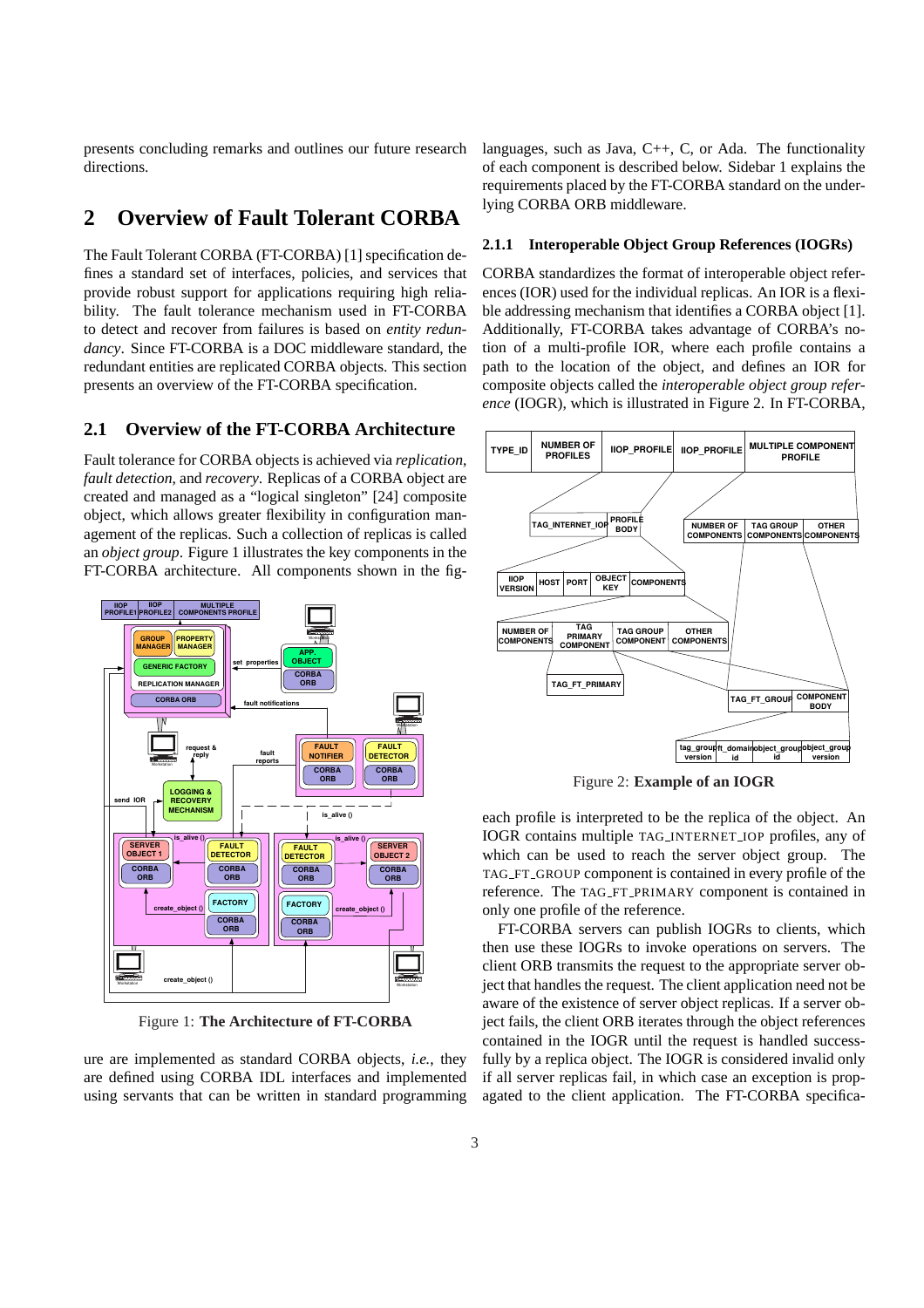tion [1] contains the details of the exceptions that are returned and the mechanisms available to populate the client with the new IOGR when the old one becomes stale.

#### **2.1.2 Replication Manager**

The *ReplicationManager* is responsible for managing replicas and contains the following three components:

**1. PropertyManager.** This manager allows properties of an object group to be selected. Common properties include the replication style, membership style, consistency style, and initial/minimum number of replicas. Replication styles supported by FT-CORBA include the following:

- COLD PASSIVE, where the replica group contains a single primary replica that responds to client messages. If the primary fails, then an idle replica is selected and the state of the failed primary is loaded into that replica, which then becomes the new primary.
- WARM\_PASSIVE, same as COLD\_PASSIVE, except that the state of the primary is periodically loaded into the backup replicas, so that only a (hopefully minor) update to that state will be needed for failover.
- ACTIVE, where all replicas are primary and handle client requests independently of each other. FT-CORBA uses reliable multicast group communication [20, 33, 34, 19] to provide ordered delivery of messages and to maintain state consistency among all replicas. The infrastructure sends a single reply to the client by detecting and suppressing duplicate replies generated by multiple members of the object group.
- ACTIVE\_WITH\_VOTING, which is a planned extension to FT-CORBA where replicas behave similarly to ACTIVE style, but the middleware selects a reply by conducting an *election* among the multiple replies, and dispatches the selected reply to the client.

Either the FT-CORBA infrastructure or applications can control membership of an object group and the data consistency of the group members. FT-CORBA standardizes both application-controlled and infrastructure-controlled membership and consistency styles.<sup>1</sup>

**2. GenericFactory.** The ReplicationManager uses the GenericFactory to create object groups and individual members of an object group for the infrastructurecontrolled membership style.

**3. ObjectGroupManager.** For the application-controlled membership style, applications use the ObjectGroup-Manager interface to create, add, or delete members of an object group.

#### **2.1.3 Fault Detector and Notifier**

FaultDetectors are CORBA objects responsible for detecting faults via either a *pull-based* or a *push-based* mechanism. A *pull-based* monitoring mechanism polls applications periodically to determine if their objects are "alive." FT-CORBA requires application objects to implement a PullMonitorable interface that exports an is\_ alive() operation. The FT-CORBA specification does not limit the number or arrangement of FaultDetectors in a domain, which is explained in Section 2.1.5. For example, a large system spanning multiple hosts and supporting many objects in a hierarchical structuring of FaultDetectors is more scalable and efficient.

A FaultDetector reports the faults it identifies to a FaultNotifier. In turn, a FaultNotifier propagates these notifications to the ReplicationManager, which performs recovery actions. Other applications in the system that are interested in monitoring fault activity can also register with the FaultNotifiers to receive fault notifications.

Complex applications can provide FaultAnalyzers to expand, correlate, condense, and analyze fault reports. The functionality provided by FaultAnalyzers is usually platform- and application-specific. For example, a sequence of fault reports can be correlated to identify a single failure condition.

#### **2.1.4 Logging and Recovery**

Applications that select the application-controlled consistency style are responsible for their own failure recovery. For applications that select the infrastructure-controlled consistency style, however, FT-CORBA defines a logging and recovery mechanism. This mechanism intercepts and logs CORBA GIOP messages from client objects to servers. Figure 3 illustrates how the logging mechanism operates during normal operation. As part of the recovery action after a fault occurs, the



Figure 3: **Operation of the FT-CORBA Logging Mechanism**

<sup>1</sup>FT-CORBA does not standardize the actual implementation details for application-controlled membership or consistency styles.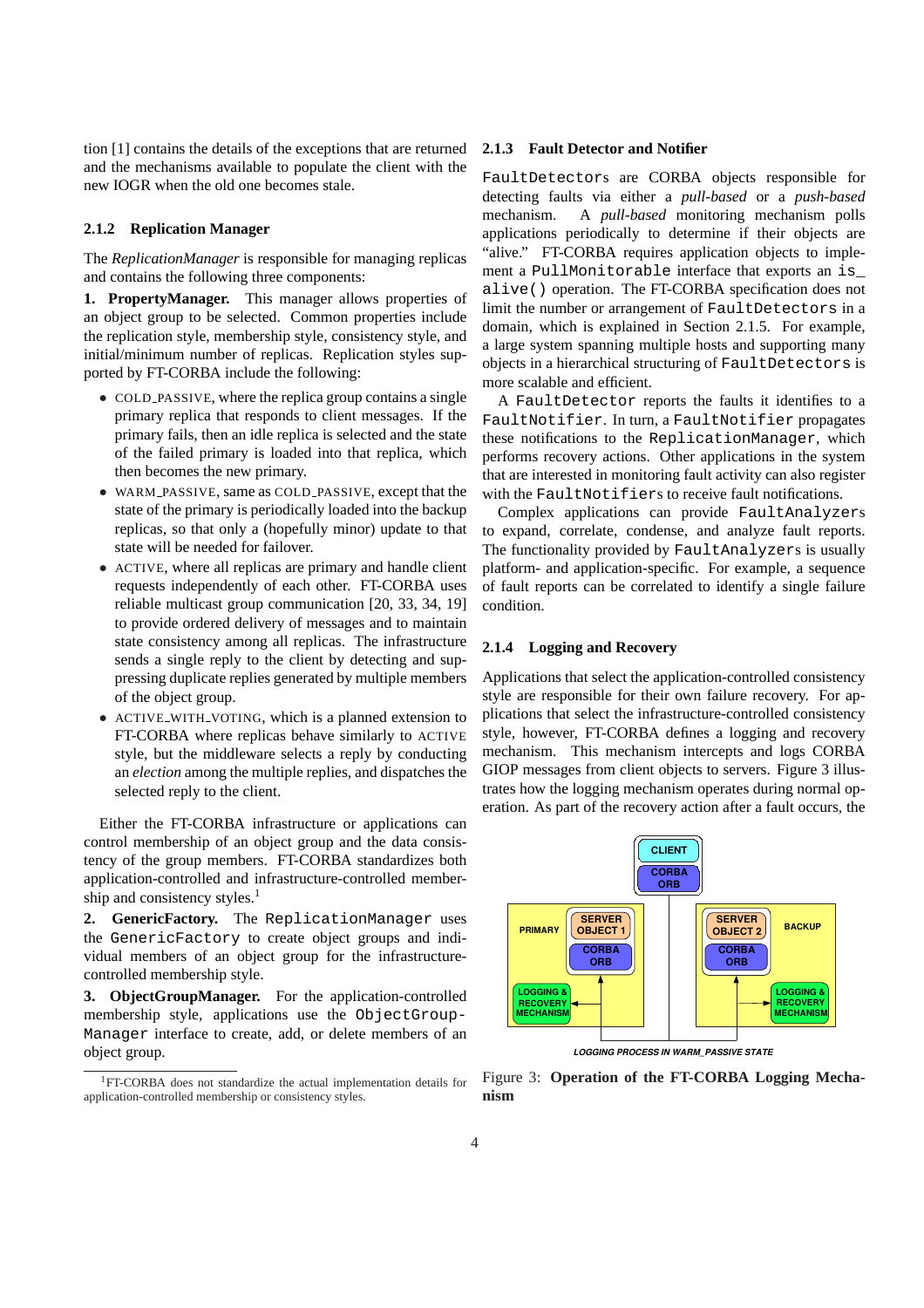messages that are recorded are played back to the new primary so its state is consistent with that of the old primary before the failure occurred.

Figure 4 illustrates how the recovery mechanism applies messages from the log to the replica to synchronize it with the current state. In the WARM PASSIVE replication style, backup



**RECOVERY PROCESS IN WARM\_PASSIVE STATE** 

Figure 4: **Operation of the FT-CORBA Recovery Mechanism**

members in the object group should receive state updates at constant intervals of time during normal operation. When a backup member is promoted to a primary after failure, however, the FT-CORBA recovery mechanism only applies recent state updates on the failed primary to the backup member, after the last successful update. For an object group configured with the COLD PASSIVE replication style, a backup is created and the recovery mechanism applies the complete log to the backup.

After all replicas are consistent, the FT-CORBA recovery mechanism then reinvokes the operations that were made by the client, but which did not execute due to the primary replica's failure. These FT-CORBA logging and recovery mechanisms ensure that failovers are transparent to applications.

#### **2.1.5 Fault Tolerance Domains**

To manage large and complex distributed systems, the FT-CORBA standard defines *fault tolerance domains*, which are designed to allow applications to scale to arbitrary sizes. A single fault tolerance domain consists of one or more hosts and one or more object groups, as illustrated in Figure 5. In addition, hosts can be part of several domains simultaneously. Complex, large-scale applications consist of several object groups that often span one or more fault tolerance domains. All object groups within a single fault tolerance domain are managed by a single logical domain-specific ReplicationManager. Objects without knowledge of FT-CORBA and/or that reside outside the domain can commu-



Figure 5: **FT-CORBA Domains**

nicate with replicated objects inside a domain via a Gateway. The Gateway can use a group communication protocol, such as Totem [33], to multicast the IIOP call from the client outside the domain.

# **3 Limitations of FT-CORBA for DRE Systems**

The majority of computational cycles today are expended to control DRE systems, including commercial and military aircraft and satellites, automobile engines, chemical and manufacturing plants, and hospital patient monitoring equipment. Due to constraints on weight, power consumption, memory footprint, and performance, DRE systems are harder to develop, maintain, and evolve than mainstream desktop and enterprise software. During the past decade, a substantial amount of R&D effort has focused on developing distributed object computing (DOC) middleware as a means to simplify the development and reuse of DRE systems.

The characteristics of DRE systems described in Section 1 motivate the integration of implementations of RT-CORBA and FT-CORBA as the infrastructure for DRE systems. This DOC middleware provides open standard interfaces that simplify the development of DRE systems requiring dependability and predictability. As discussed below, however, their combined use in today's ORBs lacks certain features and have semantically incompatible strategies that make them unsuitable for important types of DRE systems. The remainder of this section describes the challenges associated with integrating the RT-CORBA and FT-CORBA specifications to meet the QoS requirements of DRE systems.

## **3.1 Challenge 1: Unpredictable and Expensive Replication Strategies**

**Context.** Application objects use replication to achieve transparent fault tolerance. As discussed in Section 2.1.2, FT-CORBA specifies the COLD PASSIVE, WARM PASSIVE, AC-TIVE, and ACTIVE WITH VOTING replication styles to tolerate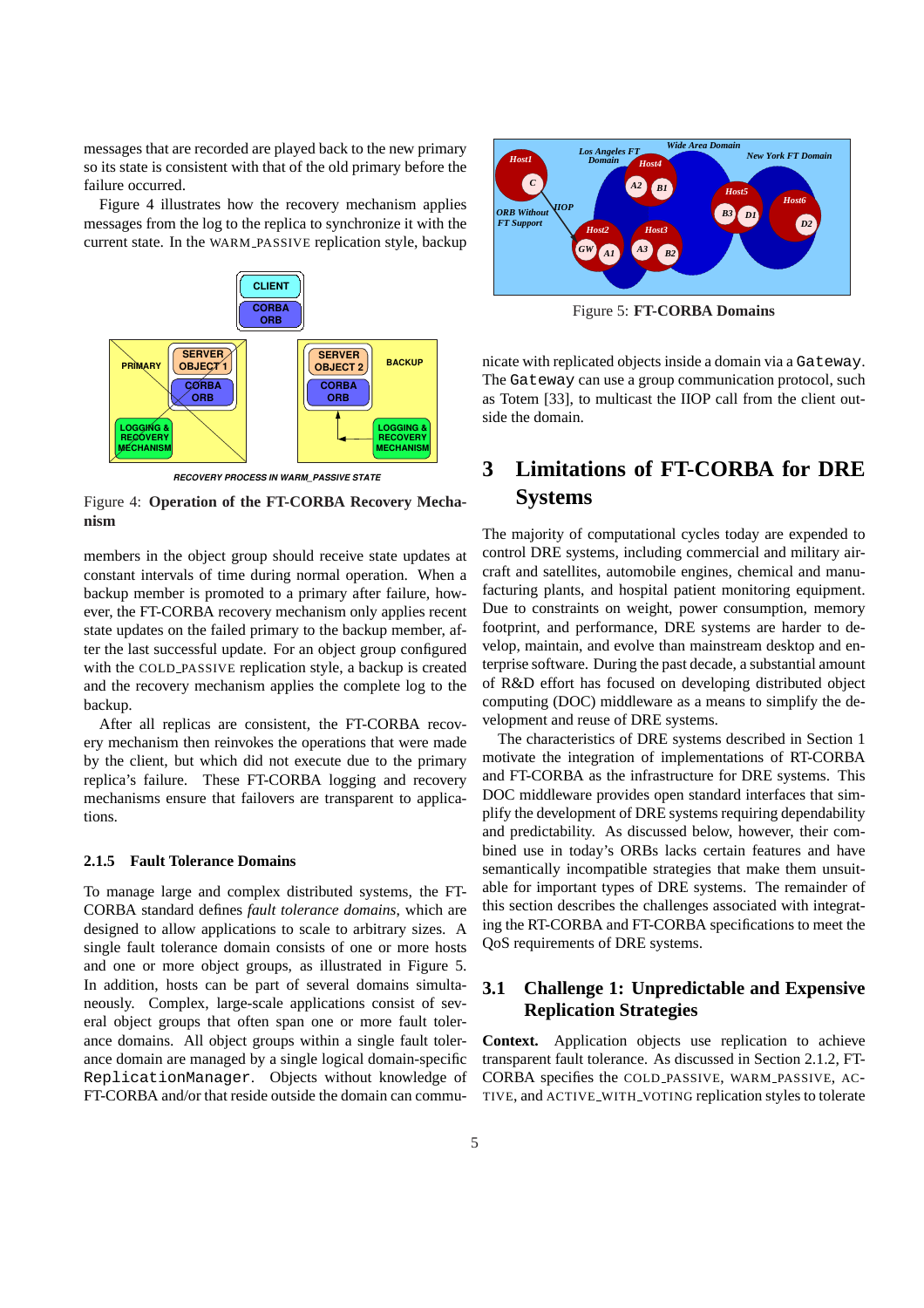#### **Sidebar 1: Requirements of the FT-CORBA Standard**

FT-CORBA imposes the following requirements on the underlying CORBA ORB middleware:

Preserving the CORBA object model. For the infrastructure-controlled consistency style, the behavior of a replicated object should appear as though it is a single non-replicated CORBA object.

**Enhancements to the CORBA object reference model.** FT-CORBA defines three new *tagged components* into the object reference model to denote multiple components in a replicated object reference. The standard mandates that ORBs not supporting FT-CORBA should be able to handle such object references. In addition, objects hosted by such ORBs should be able to invoke operations on these multiple profile object references.

**No single point of failure.** FT-CORBA is designed to prevent single points of failure within a distributed system. As a result, each component described above must itself be replicated and mechanisms provided to deal with potential failures and recovery. **Periodic Fault detection and notification.** The FT-CORBA standard mandates periodic fault detection and notification of faults to the ReplicationManager and subsequent recovery from failures.

**Transparent failovers.** Recovery from failure and the number of replicas in an object group should be transparent to clients making requests to the object group. Moreover, as mentioned earlier, client applications should not need to distinguish between sending requests to a replicated object or a non-replicated object.

**Transparent client redirection and reinvocation.** As explained earlier, the standard defines an IOGR that a client ORB uses to send requests to object group replicas. If a failure occurs when a client communicates with an IOR within the IOGR, the client ORB redirects the request to other IORs within the IOGR. The client ORB systematically reinvokes the request until the request succeeds. This redirection and reinvocation of requests should be transparent to client applications. Sidebar 2 explains how the *at-most-once* semantics of CORBA requests are maintained.

faults transparently. With the exception of COLD PASSIVE and WARM PASSIVE, these replication styles require that replicas maintain consistent state after every invocation.

Problem. In COLD\_PASSIVE and WARM\_PASSIVE systems, the recovery time needed to switch to a backup replica can be unacceptably high for DRE systems with stringent timing constraints, as shown in Section 5. Likewise, in ACTIVE replication the cost associated with providing totally ordered reliable multicast and the time needed to synchronize via proprietary group communication mechanisms can be unacceptable [35].

Using an ACTIVE replication for applications based on "push-pull" architectures, such as the CORBA Event Service [9], can introduce non-determinism and unpredictability when trying to handle multiple events. Moreover, the replicas

#### **Sidebar 2: Preventing Multiple Invocations**

To maintain the *at-most-once* semantics of the CORBA object model, the FT-CORBA standard defines a REQUEST service context that a client ORB includes in application requests. This service context includes a unique *client ID* for the client, a *retention ID*, and an *expiration time* provided by the client. The client ID and retention ID together uniquely identify a request. This mechanism is used by the server ORB to identify duplicate requests. For any duplicate request that has already been successfully serviced before, the server ORB sends identical replies as before from the log of requests and corresponding replies it maintains. The expiration time is used to determine the amount of time that a server ORB should maintain the log for a request and its corresponding reply, if any.

FT-CORBA also defines a GROUP VERSION service context that a client ORB can send with a request. This service context includes the group version number of the replica group to which it sends a request. A server ORB uses this information to determine if its associated client ORB has an obsolete IOGR for the server object group. If the IOGR is obsolete, the server ORB sends a LOCATE FORWARD PERM message to the client ORB with the new IOGR.

in ACTIVE replication must behave identically and deterministically if they are used in DRE systems. Special negotiations (which impose high overhead) are needed to enforce the consistent execution order of messages among all the replicas. Preemption of requests, such as responding to an alarm condition, in ACTIVE replication can make the system nondeterministic, which can be avoided only via complex protocols that consume significant system resources.

FT-CORBA also requires strong replica consistency, which for ACTIVE replication means that all members of the object group must have the same state at the end of each method invocation. It is conceivable, however, that application objects required to be fault tolerant will also make outcalls, such as reading the real-time clock or responding to arbitrary external events. Under these circumstances, it is unlikely that consistent state can be maintained across the replicated objects, which suggests that a conforming implementation must severely constrain the ways in which objects can interact with their environment.

In Section 4 we describe the SEMI-ACTIVE replication style that provides the following benefits:

- Fast and predictable failure detection times
- Predictable state synchronization strategy that eliminates the need for protocols with high overhead
- No restriction placed on the ways in which an application can interact with its environment, and
- Can be standardized as an enhancement to the present FT-CORBA specification.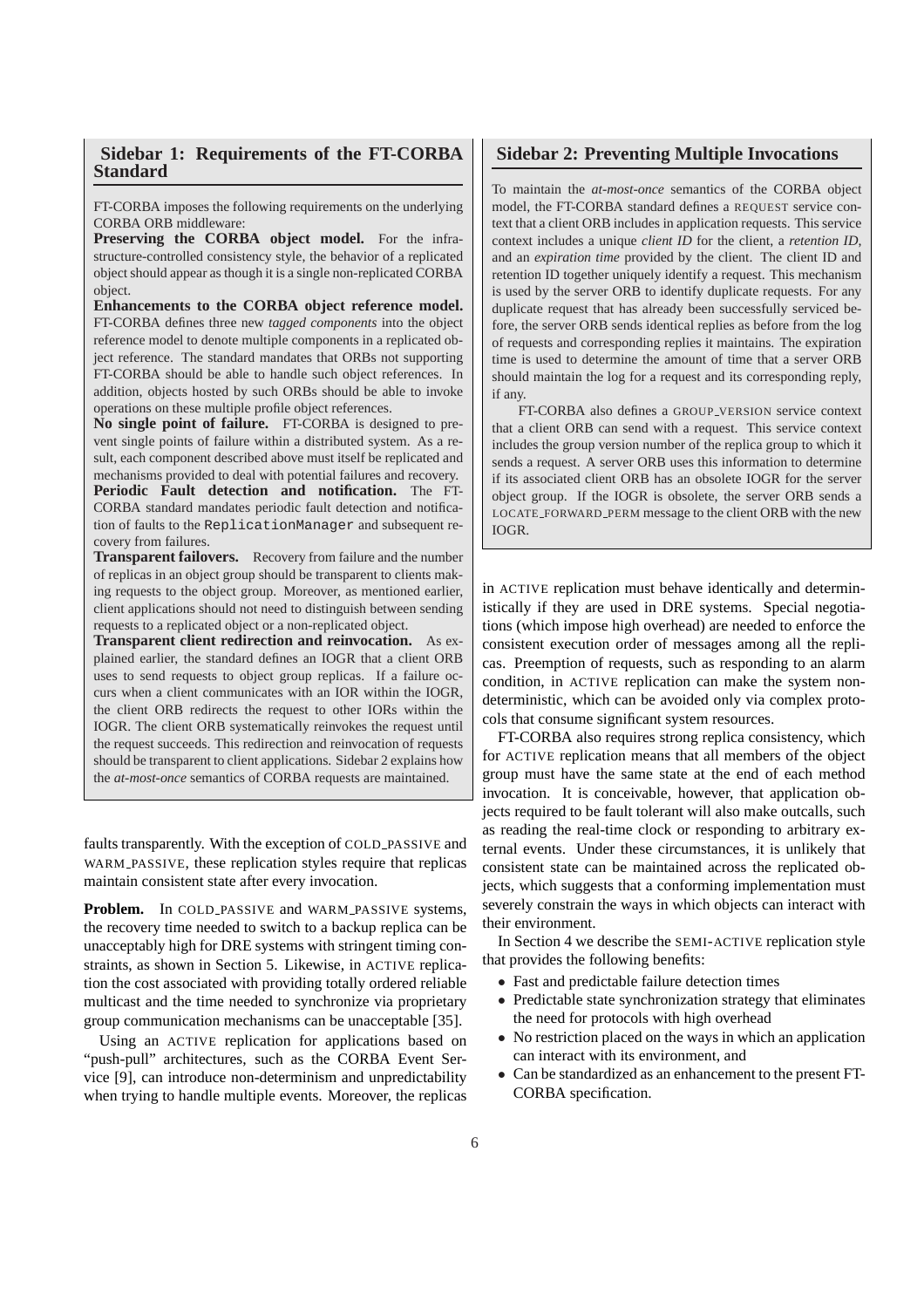## **3.2 Challenge 2: Dealing with Semantic Incompatibilities Between RT-CORBA and FT-CORBA Features**

**Context.** Requirements on DRE systems are commonly expressed in terms of external stimuli and responses. For example, consider a tactical display system that uses radars as sensors and that presents an operator with a graphical representation of the geographical area, including the present locations of moving objects, such as missiles or tanks. In such systems, a common requirement is *radar to glass in one second*, which means that at most one second may elapse between a radar pulse bouncing off the surface of a target and the corresponding observation being displayed to the operator.

Similarly, dependability requirements are often expressed in terms of the probability that one or few of the many requirements will fail to hold over a specific period of operation. DRE systems, such as the tracker outlined above, require simultaneous stringent QoS properties, including predictability and dependability, for their correct operation.

**Problem.** Although combining the power of RT- and FT-CORBA seems a promising approach, the requirements on DRE systems illustrate a significant semantic gap between

- End-to-end predictability and dependability requirements, such as 500 milli-second response times even in the presence of crash faults, and
- Capabilities, such as propagating priorities and replicating server objects.

The ability to engineer a good fault tolerant solution requires tradeoffs that may compromise a DRE system's ability to meet real-time deadlines, and vice versa. For example, a non-trivial amount of communication and processing costs are incurred to accomplish failover from one replica to another. This overhead presents a hard choice between accounting for failover in every message transmission versus preparing for time budgets to be violated during failover.

In general, the variation in performance and latency inherent in an elaborate FT solution is fundamentally antithetical to the predictable behavior required in a DRE system. The effect of choices made to support a requirement in one area can have complex and unforeseen consequences in the other. For DRE systems to leverage the advantages of open, standard interfaces, therefore, a solution that can mask the semantic incompatibility between FT-CORBA and RT-CORBA solutions is needed.

Schemes like [36, 37, 38] have been developed and deployed that address the conflict between real-time and faulttolerance capabilities of non-CORBA systems. We propose and evaluate a strategy in Section 4 for CORBA systems that provides bounded fault-tolerance capabilities, while also maintaining the real-time properties essential to develop dependable DRE systems.

## **3.3 Challenge 3: Lack of Standards to Handle Byzantine and Partial Failures**

**Context.** Partial failures are not uncommon in distributed systems. A component interacting with another component often cannot distinguish whether a delay in response is due to failure of the remote component or due to a slow or partitioned network. A system is considered reliable if it performs its designated function, even in the face of partial failures.

**Problem.** The FT-CORBA model for failure detection and recovery emphasizes a certain type of failure, namely *component failure*, which is also called *crash failure*. In this type of failure the individual component ceases all interactions with its environment. The policies and detection mechanisms in FT-CORBA, such as the use of heartbeats and timeouts, acknowledge this limited view implicitly.

A more subtle form of failure is one where interactions among components cause the system to fail. For example, a corrupted component may request services more frequently than allowed for in the design, thereby denying other components access to critical resources. Heartbeats and timeouts cannot protect against this type of failure. Given the inability to detect this difference, the requirement that objects using ACTIVE replication maintain consistent state in a bounded time between method invocations may be infeasible to achieve in the general case.

Section 7 discusses the future work that is needed to resolve this challenge.

## **3.4 Challenge 4: Lack of Standard QoS Semantics**

**Context.** For designers of DRE systems, the primary benefit of an open standard is the promise of a stable interface between the application and the services provided by the middleware, since this simplifies porting to a different service implementation. In particular, when a service is part of the infrastructure—and the infrastructure is built with COTS products—system designers are highly motivated to consider both the cost of upgrades and penalties associated with COTS obsolescence [23]. It is therefore important that DRE systems interact with the infrastructure through syntactically and semantically stable interfaces, such as those defined in the RT-CORBA and FT-CORBA specifications. CORBA also helps improve the portability and interoperability of applications built using such interfaces.

**Problem.** The RT-CORBA and the FT-CORBA specifications provide the mechanisms by which real-time and faulttolerant behavior can be achieved for DRE systems. CORBA does not, however, guarantee that two implementations conforming to the RT-CORBA and FT-CORBA specification will provide equivalent QoS properties. For example, assume that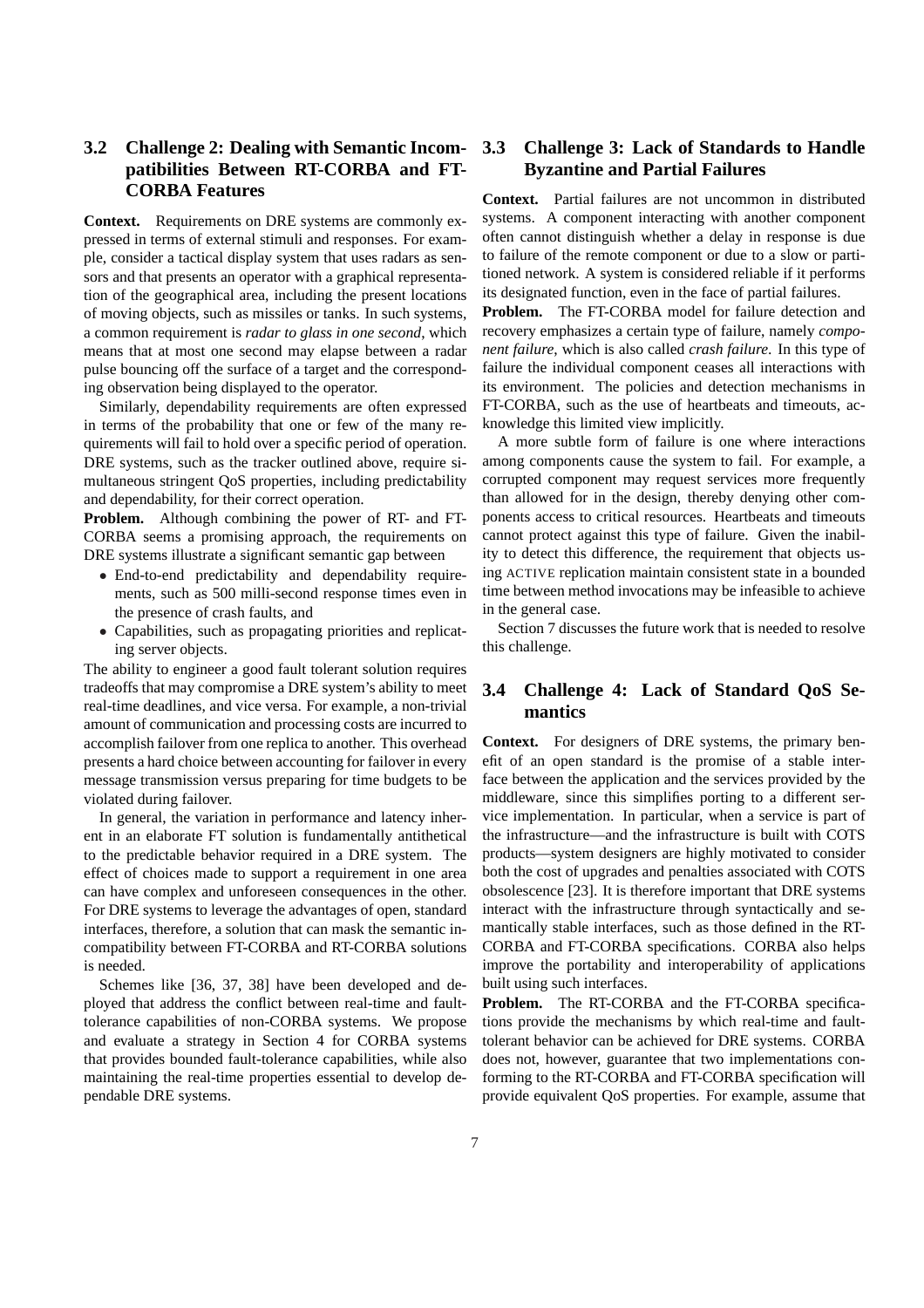a system implemented on  $ORB<sub>A</sub>$  (which is compliant with the RT-CORBA and FT-CORBA specifications) successfully meets the requirement that sensor data from the navigation subsystem be propagated to all interested recipients at 35 millisecond (ms) intervals, even when certain faults occur in the system. It is highly unlikely, however, that if  $ORB<sub>A</sub>$  were replaced by  $\text{ORB}_B$ , the 35 ms propagation interval will be maintained, even if  $ORB<sub>B</sub>$  also complies with the RT-CORBA and FT-CORBA specifications. To establish that the modified system continues to meet its requirement would require thorough testing, possible reengineering, and expensive re-certification.

In general, the absence of a QoS standard makes the existing RT-CORBA and FT-CORBA specifications inadequate for certain types of DRE systems. Moreover, the implementation freedom that arises from a purely functional interface specification means that performance characteristics of various compliant products may vary greatly. Such performance variations are problematic when  $ORB<sub>A</sub>$  is replaced by a different (yet still functionally compliant)  $ORB<sub>B</sub>$ . For instance, one product may choose to use an inter-process communication (IPC) mechanism, such as shared memory, to communicate between objects collocated on the same computer, whereas another may pass the message through an IPC loopback device. These two mechanisms can produce radically different levels of performance. Replacing or updating an ORB may therefore require costly redesign, reimplementation, and revalidation of DRE systems.

Section 7 discusses the future work that is needed to resolve this challenge.

# **4 Overview of the** SEMI-ACTIVE **Replication Style**

Section 3 described the challenges of using FT-CORBA and RT-CORBA together to build DRE systems. Though the challenges in Sections 3.3 and 3.4 must be addressed to build robust, reliable and long-running DRE systems, the challenges in Sections 3.1 and 3.2 should be addressed first, since they are more fundamental and form the basis by which the others can be addressed. This section presents the SEMI-ACTIVE replication style to address these challenges.

SEMI-ACTIVE replication is based on the European Delta-4 (XPA) architecture [36] (where this term was coined). It is designed to enhance active replication and passive replication styles to support predictable program execution and failover times, without incurring the overhead, unpredictability and non-determinism of the standard FT-CORBA strategies outlined in Section 2.1.2. This section describes our efforts to integrate SEMI-ACTIVE replication into FT-CORBA. Section 5 then compares SEMI-ACTIVE replication with existing replication styles supported by FT-CORBA.

### **Sidebar 3: An Overview of** SEMI-ACTIVE **Replication**

The key features of the SEMI-ACTIVE replication style are outlined below:

- The replicas are arranged as a list of nodes, where each replica except the primary is connected through a connectionoriented transport-level connection to the one ahead in the queue.
- The list of replicas are created at server startup time.
- The replica at the head of the list is designated the primary.
- When the primary fails, the next secondary replica in the list is promoted to become the primary.
- Failures are detected by the next replica in the list when transport-level connections close. Connection closure, which is an event in the system, is used to detect failures. This is done by making the secondaries wait on open connections using an event demultiplexing mechanism.
- The promotion of the secondary to the primary is done by the secondary when it detects a failure.
- All client invocations to the primary are reliably multicast by the primary to the secondaries, such that secondaries consume messages in the same order that the primary consumes them, maintaining replica consistency.
- More generally, replica consistency can be maintained by reliably multicasting state synchronization messages to all replicas.
- The multicast protocol that is used for request invocation or state transfer needs to enforce message ordering. A simple reliable model that ensures data delivery alone is not sufficient.
- An ordered list of references is passed to the client, which must honor the order of the list.
- No additional threads are created for sending heartbeats or monitoring server objects.

Sidebar 3 describes the key features of this replication style. Figure 6 illustrates how the replicas are arranged to tolerate faults in SEMI-ACTIVE replication. The SEMI-ACTIVE replication style resolves the following challenges with the existing mechanisms described in Section 3.1 and 3.2:

- The efficient and predictable failure detections ensure faster and more predictable recovery times when compared to COLD PASSIVE and WARM PASSIVE replication.
- No need for additional protocols based on algorithms like priority based total ordered multicast [39], which enforce inter-replica coordination required to guarantee prioritybased message ordering among replicas for the ACTIVE replication style. The complexity and overhead of these protocols is avoided by SEMI-ACTIVE replication.
- Reduced heartbeat and poll messages on the network since they are not used for detecting failures.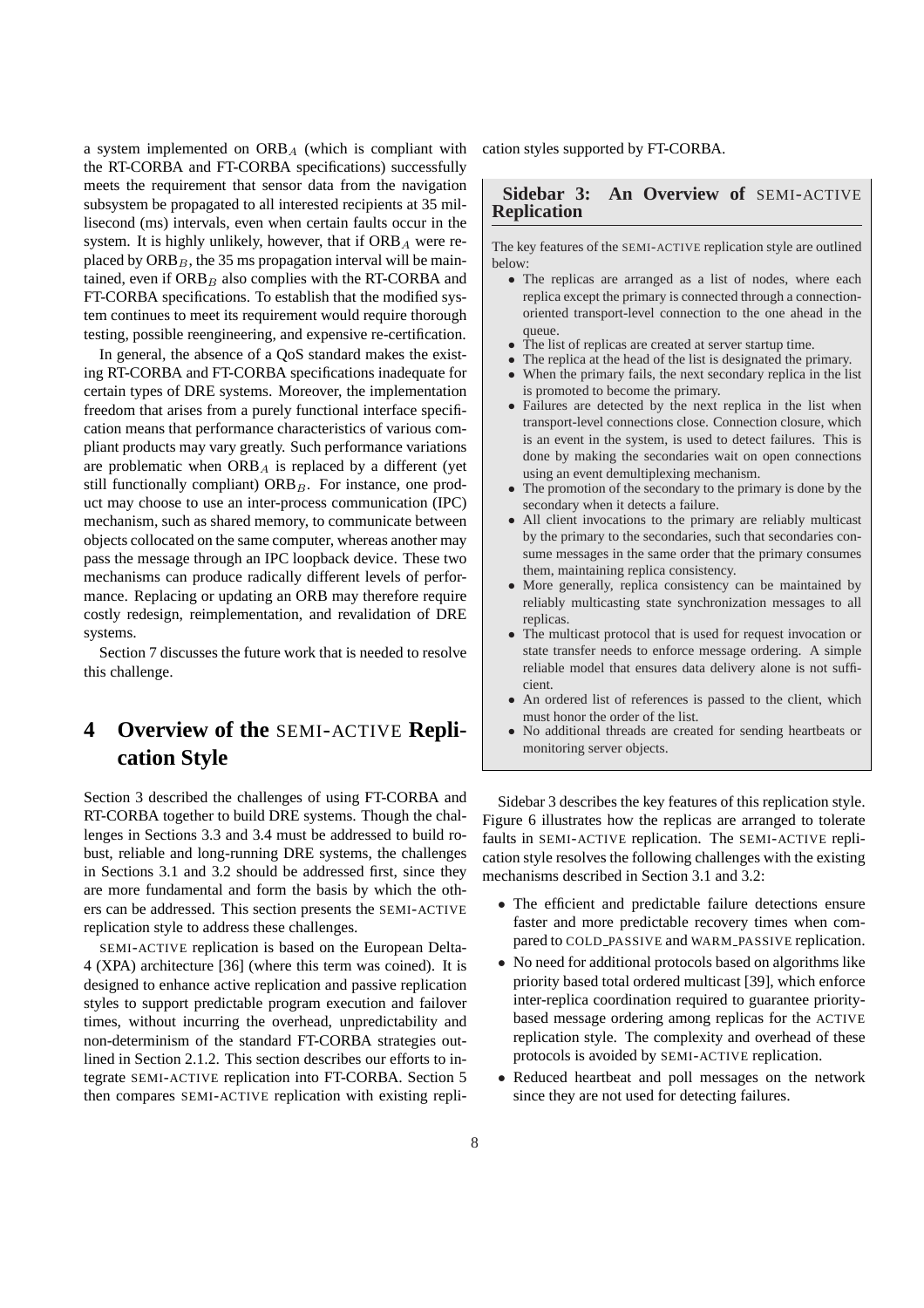

**REFERENCES** Figure 6: **The Architecture of the** SEMI-ACTIVE **Replication Style**

• The RT-CORBA mechanisms and policies can be used easily with this strategy.

Despite the advantages outlined above, SEMI-ACTIVE replication style has the following disadvantages:

- If a non-primary replica fails, the replica just following the failed replica could declare itself as a primary and wait for messages to be processed, which can potentially partition the list. To prevent partitioning, a remote token manager should disseminate tokens to replicas and promote them as primaries in a predictable manner.
- When a primary fails, the FT-CORBA model does not place any restriction on the client's choice of a backup from the list of replica references to make the invocation. The SEMI-ACTIVE replication style could restrict the client to use the list of references as an ordered list, which is not compliant with the FT-CORBA spec.
- As with all replication styles other than COLD PASSIVE, applications must provide their own replica consistency mechanisms if their state changes due to operations other than regular CORBA requests.<sup>2</sup> Similarly with SEMI-ACTIVE replication, applications choosing to multicast state information instead of multicasting requests could use interceptors that pass state information to the multicast mechanisms. Application developers are responsible for installing these mechanisms. In other words, applica-

tion developers have to program to this replication strategy.

Fortunately, the disadvantages outlined above do not affect the SEMI-ACTIVE replication style's predictability, which makes it a good candidate for use in DRE systems. Section 5 empirically evaluates key properties of this replication style.

# **5 Empirically Evaluating Semi-Active Replication**

This section compares the performance of the SEMI-ACTIVE replication style described in Section 4 with the FT-CORBA replications styles discussed in Section 3. We also illustrate how the SEMI-ACTIVE replication style compares favorably with the FT-CORBA replication styles. Our experiments assume a single-failure model with no nested failures. The faults occuring in our experiments are assumed to be crash failures injected at random. We explain below the methodology we adopted for inducting crashes.

## **5.1 Comparing Semi-Active Replication with Warm Passive Replication**

Below, we describe the results of empirical benchmarking studies conducted to measure how well the SEMI-ACTIVE replication style compares to the WARM PASSIVE replication style in providing real-time and fault-tolerance support to DRE systems. A key goal in conducting these benchmarks is to evaluate the predictability of the SEMI-ACTIVE replication style in terms of its

- 1. *Detection time* to recognize failures and
- 2. *Response time* required for clients to connect to a new primary after an existing primary fails.

To evaluate the SEMI-ACTIVE style, we built several tests that demonstrate specific use cases for these benchmarks. The tests were based on ACE [40, 41] and TAO [25], versions 5.2.2 and 1.2.2, respectively. The tests were run on a single endsystem – a 930 MHz Pentium III processor with 512 MB RAM running version 2.4.9 of the Linux kernel in the FIFO real-time scheduling class.<sup>3</sup> For the WARM PASSIVE replication we use data collected from our previous benchmarking experiments in [18]. We compare only the trend in data and not the absolute numbers in the following sections.

<sup>2</sup>There is a class of DRE systems whose object state changes are triggered by occurrence of events, such as time triggers or alarm conditions, rather than exclusively from CORBA requests.

<sup>&</sup>lt;sup>3</sup>Although we use TCP to benchmark the SEMI-ACTIVE replication style in our experiments, the stream control transmission protocol (SCTP) [42] and Myrinet [43] are more effective transports for DRE systems in practice since they provide better fault detection times and better real-time guarantees than TCP.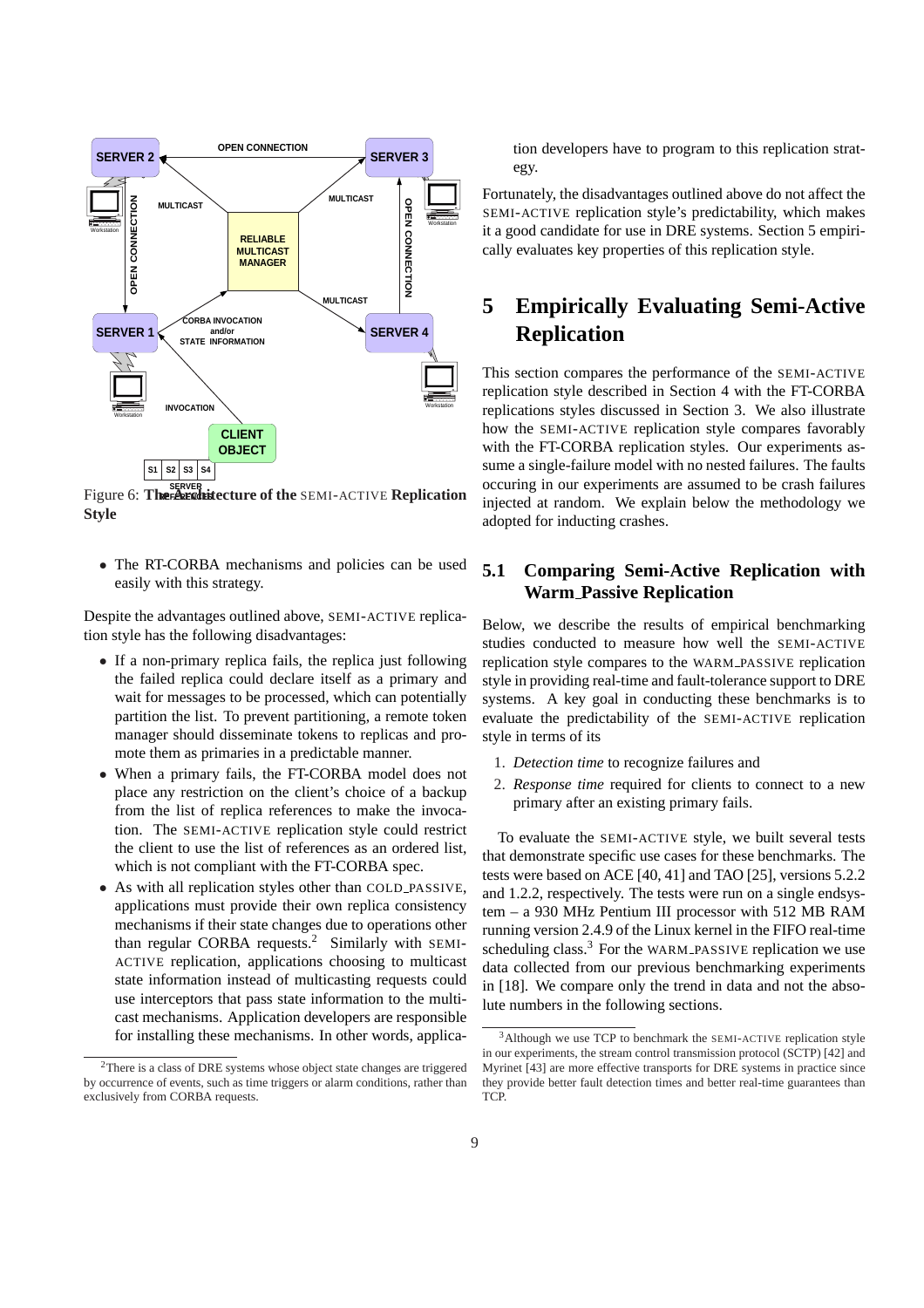#### **5.1.1 Comparing Failure Detection Time on the Server**

**Rationale.** We define the *failure detection time* on the server as the time taken to detect a failure, which includes the time taken by the infrastructure to detect the failure of the primary. This value is important since it affects the time taken by the middleware infrastructure to detect and react to faults.

**Methodology for** SEMI-ACTIVE**.** To model the replicas, we used a server based on the Acceptor and Connector [41] framework components in ACE. The primary waits for input requests from the client on a specified port and sends a response to the client to mark the end of an invocation. In addition to waiting for connections from the client, the secondary also connects to the primary, as shown in Figure 6. The client establishes connections to all the replicas since this reduces the jitter due to connection establishment during failover.

A script creates the primary and all the other replicas. We then allow a client to connect to the replicas and invoke some random number of remote operations. At this point we invoke the primary object's shutdown() operation, which crashes the primary. This crash initiates a detection process in the secondary, which promotes itself to the primary and waits to receive invocations.

We measure the failure detection time as the time between the failure of the primary replica and the time when the secondary actually detects a failure. To measure the failure detection time, we recorded two time stamps:

- The first time stamp was recorded when the primary was killed.
- The second timestamp was recorded when the secondary detected that its connection to the primary was closed.

We conducted several iterations of this experiment by killing the primary replica at randomly selected times.

**Methodology for** WARM PASSIVE**.** To model the replicas under WARM PASSIVE replication we used the infrastructure provided by DOORS [16, 17, 18], which is our prototype implementation of the FT-CORBA spec. A manager program requests the Replica Manager to start the replicas. After the replicas are running, the FaultDetectors begin polling them at constant intervals of time. We then allow a client to connect to the primary replica and invoke a random number of remote operations. At this point, we invoke the server object's shutdown() operation, which initiates the fault detection process in the FaultDetector.

We measure the failure detection time as the time between the failure of the primary replica and the time when the FaultDetector actually detects a failure. To measure the failure detection time, we recorded two time stamps:

- 1. The first time stamp was recorded when the primary was killed.
- 2. The second timestamp was recorded when the FaultDetector detects the failure of the primary.

**Analysis of failure detection time.** Figure 7 shows the variation of detection times of the SEMI-ACTIVE replication over several iterations. Figure 8 shows the minimum, average, and maximum failure detection times for different polling intervals under WARM PASSIVE replication style.



Figure 7: **Average and Bounds on Failure Detection Time within the Object Group for** SEMI-ACTIVE **Replication**



Figure 8: **Effect of Different Polling Intervals on Failure Detection Times for** WARM PASSIVE **Replication**

The results in the above figures indicate the following:

- Failure detection is in the millisecond range for the SEMI-ACTIVE, and for the WARM PASSIVE style is dependent on the polling interval.
- The bounds are in a narrow range and approximately  $\pm$ 4-5% of the average in SEMI-ACTIVE and for the WARM\_PASSIVE is around  $\pm$  100%.

The results from WARM PASSIVE illustrate that polling intervals should be minimized for applications requiring fast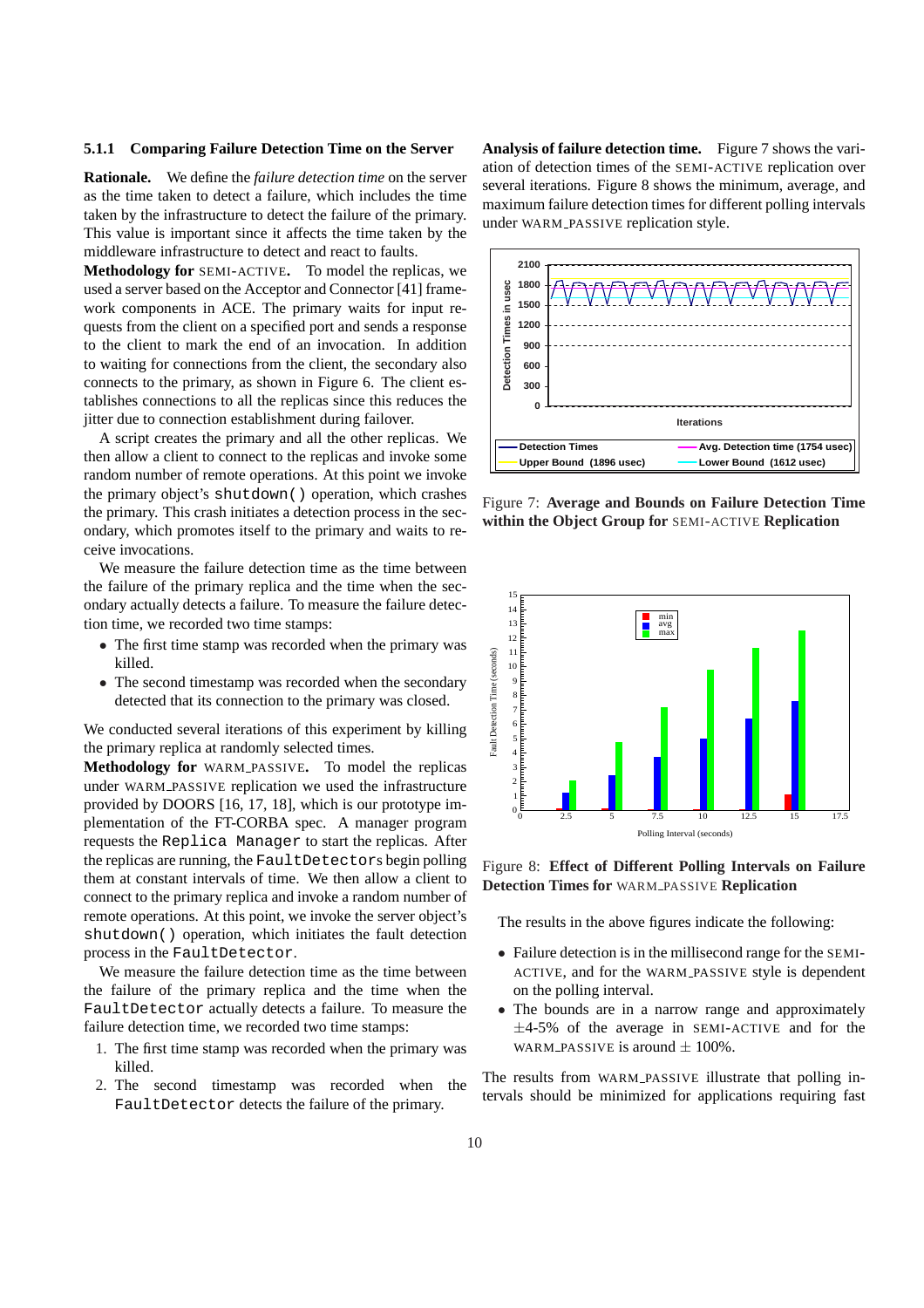failover. But overly small polling intervals increase the number of messages in the network, however, which may be problematic over low-speed network links. The bounded nature of the detection times exhibited by the SEMI-ACTIVE replication styles are characteristics that DRE systems require.

#### **5.1.2 Comparing Fault Detection and Recovery Times on the Client**

**Rationale.** A client invoking a remote operation will experience some delay if its server fails during the operation. This delay has three parts:

- 1. The time taken by the infrastructure to detect the fault
- 2. The time taken by the infrastructure to promote a backup to become the primary, and
- 3. The time taken by the client to detect a failed primary and make invocations on the secondary.

Below, we describe the experiment conducted to compare the combination of these times for the SEMI-ACTIVE and the WARM PASSIVE style. This time actually indicates the bounds on latency that the client will experience when faults occur.

**Methodology for** SEMI-ACTIVE**.** The experimental setup is similar to the one described in Section 5.1.1. To measure the effect of failures—and to compute the total recovery time we allow the client to shutdown the primary by invoking the server object's shutdown() operation.

We measure the failure detection time as the time interval between when the client invoked the shutdown() operation to the time when the client can make the next request to the secondary. The time interval includes the error handling and the time needed for the client to retrieve an established connection and make the request to the secondary.

**Methodology for** WARM PASSIVE**.** As described in Section 5.1.1, to measure the effect of failures, and to compute the total recovery time, we allow clients to connect to the primary replica. After clients connect to the primary replica, we terminate the primary replica by invoking the server object's shutdown() operation. For the client failover measurement, we start a timer in the client when the shutdown() operation is invoked.

When the DOORS's FaultDetector detects a failure it reports this failure to the ReplicationManager. In turn, the ReplicationManager selects a backup copy amongst the replicas and promotes it to become the new primary. Simultaneously, the ReplicationManager creates a new backup to maintain a consistent replica group size. It then notifies the new primary of its change in status by invoking the primary's become\_primary() operation, which enables the new primary to respond to client requests. At this point, we stop our client timer and compute the failover time observed by the client.



Figure 9: **Average and Bounds on Recovery Time for the Client in** SEMI-ACTIVE **Replication for a Stateless CORBA Server**

**Analysis of failure detection time.** Figure 9 shows the variation of detection times over several iterations for the SEMI-ACTIVE. The recovery times measured for the WARM PASSIVE benchmark are shown in Figure 10. Figures 9



Figure 10: **Effect of Different Polling Intervals on Recovery Times for** WARM PASSIVE **Replication for a Stateless CORBA Server**

and 10 shows behavior similar to the one described in section 5.1.1. Bounded and predictable detection times on the client offered by the SEMI-ACTIVE style suggest that this style is better suited to DRE systems than the WARM PASSIVE style.

## **5.2 Comparing Semi-Active Replication with Active Replication**

This section describes the results of the empirical benchmarking studies we conducted to measure how well the SEMI-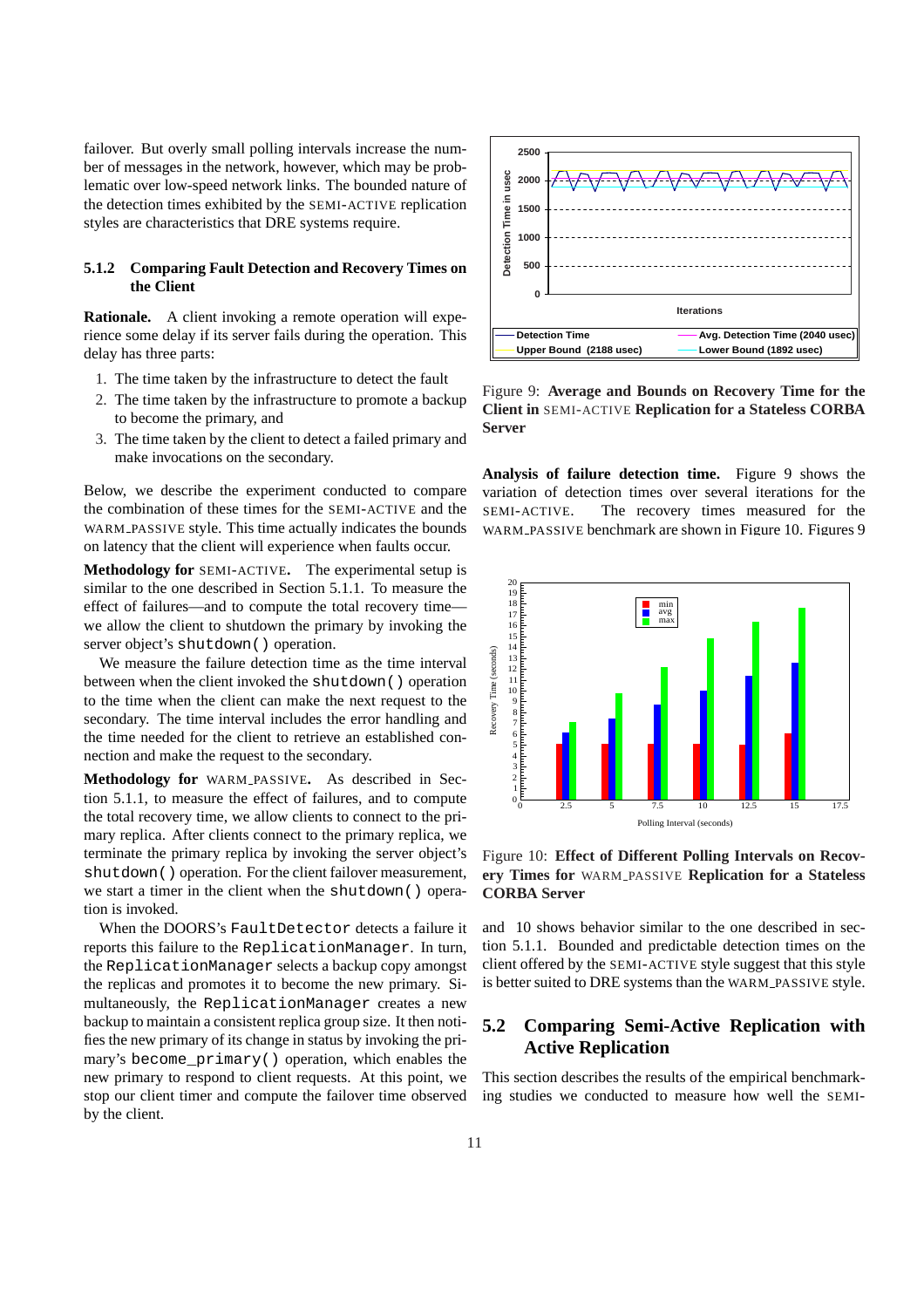ACTIVE replication style compares to the ACTIVE replication style in providing real-time and fault-tolerance support to DRE systems. The goal of this benchmark is to show the predictability in the *synchronization time* required to synchronize the state during every invocation. The infrastructure is similar to the one explained in Section 5.1.

**Rationale.** A client invoking a remote operation will experience additional delay if the server multicasts the requests or multicasts the state updates reliably to all the replicas, in addition to executing the invocation on the primary. Below, we describe the experiment conducted to measure the combined time, which is the actual delay experienced by a client for every invocation.

This experiment measures the latency experienced by the client when making invocations on an object group possessing state synchronization capabilities using the SEMI-ACTIVE replication style. We assume at this point that the ACTIVE replication without any extra protocols is not predictable, as shown in [35].

**Methodology.** Rather than modeling a communication subsystem that makes invocations to all the secondaries, we used TAO's Real-time Event Channel [9] to propagate state information to all the replicas with every invocation. We chose TAO's Real-time Event Channel for the following reasons:

- 1. The Event Channel offers a "push-pull" communication model, where all the registered event suppliers can publish events of interest to registered consumers.
- 2. TAO's Event Channel has been used in many production DRE systems, including real-time avionics mission computing [44], distributed interactive simulation [45], and large-scale network management [46].

The primary in the SEMI-ACTIVE replication style acts as a supplier of events to the channel and all the replicas subscribe to the channel as consumers to receive events. To add reliability to the delivery of events to the channel through the push() operation, we use the SYNC WITH SERVER reliable one-way policy at the ORB level.

We measured the time the client takes to make every invocation on the remote object. We varied the number of replicas receiving state information and captured the minimum, maximum, and average times. Eight bytes of data was transferred from the primary to the secondary. We also calculated the upper and lower bounds associated with this.

**Analysis of latencies from state transfer.** Figure 11 shows the variation of minimum, average, and maximum latency associated with communicating with primaries with varying number of replicas in the configuration outlined above. Figure 12 shows the average, upper, and lower bounds on the latency in the same experiments. The results in these figures indicate the following:



Figure 11: **Latency on the Client with Increase in Number of Replicas for** SEMI-ACTIVE REPLICATION



Figure 12: **Bounds on Latency with Increase in Number of Replicas for** SEMI-ACTIVE **Replication**

- 1. The latencies increase with the number of replicas observed by the client and
- 2. The small variance of latencies is being maintained with an increase in the number of replicas.

The increase in latency occurs since we use reliable oneways as opposed to a regular CORBA oneway call. Adding reliability to message transmission to every replica incurs additional overhead, as indicated by the results. A key engineering challenge, therefore, is striking the right balance between the degree of replication and the affordable latency reduction that developers of DRE systems can afford.

The above experiment indicates that the state transfer times remain tightly bounded for SEMI-ACTIVE with increase in the number of replicas. As the SEMI-ACTIVE replication style does not possess other known sources of unpredictable similar to ACTIVE style, we conclude that the SEMI-ACTIVE is better suited for DRE systems.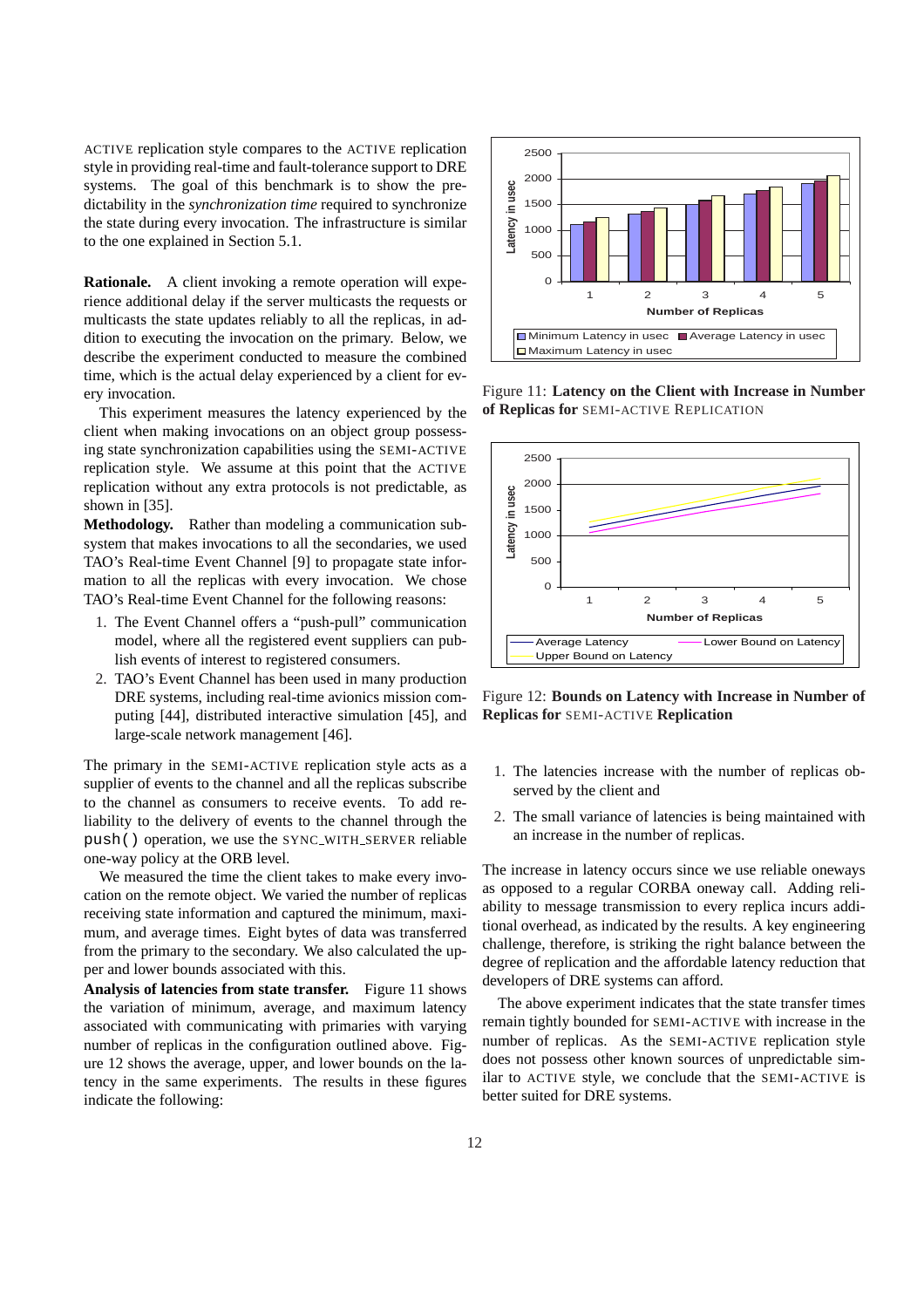## **5.3 Summary of Results and Recommendations**

Based on the results presented above, we now describe some of the key challenges that the SEMI-ACTIVE replication style resolves when designing dependable DRE systems. Though the empirical evaluation is made in the context of dependable DRE systems, this strategy is applicable to a larger class of distributed applications requiring dependability support from DOC middleware.

**Challenge 1.** A non-trivial amount of time is spent by the FT middleware to detect and recover from faults, which is antithetical to the latency and performance requirements of DRE systems.

**Resolution.** The SEMI-ACTIVE replication style that we propose places less overhead on the infrastructure to detect and recover from faults. Similar to the distributed computing paradigm which distributes computation between different nodes, the SEMI-ACTIVE replication style distributes the overhead of fault detection and recovery between replicas. The detection and recovery times from the SEMI-ACTIVE replication style are bounded allowing the possibility of accomplishing critical real-time tasks even in the presence of faults.

**Challenge 2.** Synchronizing message processing order across all replicas deterministically using the ACTIVE replication style calls for the usage of protocols with high overhead.

**Resolution.** The SEMI-ACTIVE replication imposes the primary's order of message execution on all the replicas in the group. The primary decides on the message order based on the local real-time QoS parameters and imposes that on all the replicas. The primary could either choose to multicast the request chosen for processing to all the replicas or choose to multicast the state information at the end of request processing. This flexibility is particularly useful for a class of DRE systems where the state of the system changes with external events in addition to CORBA requests.

**Challenge 3.** The ACTIVE replication style in order to maintain replica consistency could constrain the way in which application objects interact with their environment, like preventing execution threads from doing tasks that could change object states not associated with CORBA requests.

**Resolution.** The SEMI-ACTIVE replication resolves this challenge by allowing the primary to send state updates to all its secondaries in addition to CORBA requests from the clients. This gives applications the necessary flexibility to schedule and dispatch tasks that could affect the state of the object. Finally, we present an observation and a recommendation based on our empirical evaluation of the SEMI-ACTIVE replication style earlier in this section.

**Observation.** Client latencies tend to increase as a function of an increasing degree of replication.

**Recommendation.** Middleware researchers and implementors should carefully study application use cases, failure rates of DRE systems, and expected performance from the system to determine the replication degree automatically. Being able to configure the degree of replication adaptively would help simplify the development and deployment of DRE systems. Likewise, DRE system developers should carefully evaluate the trade-offs associated with increased replication degrees on the performance of their systems.

# **6 Related Work**

CORBA is increasingly being adopted as the middleware of choice for mission-critical, large-scale, and heterogeneous DRE systems. The need to develop dependable middleware to support DRE systems has therefore motivated research on policies and mechanisms for fault-tolerant CORBA. As outlined in Section 1, research efforts devoted to enhancing the fault tolerance of CORBA ORBs and/or CORBA applications can be categorized into the following three strategies:

**1. The integration strategy.** This strategy layers the ORB on top of a reliable multicast communication subsystem. The ORB is modified to provide the necessary fault tolerance support, which will likely make the ORB non-compliant with the CORBA standard. The extent of the ORB modifications depends on the functionality that is being added, *e.g.*, a reliable, totally ordered group communication mechanism, such as Totem [33], could be added to deliver CORBA requests. For instance, a modified ORB can be linked with the client application as shown in Figure 13, and used to convert the ORB



Figure 13: **Integration Fault Tolerance Strategy**

requests into multi-cast messages of the underlying toolkit.

Examples of the integration strategy include Orbix+Isis [47, 11] and Electra [47, 12]. Orbix+Isis was the first commercially available system that supported fault-tolerant CORBAcompliant applications. The fault-tolerance of server implementations is achieved using active (hot) replication, with reliable multicast support from low-level group communication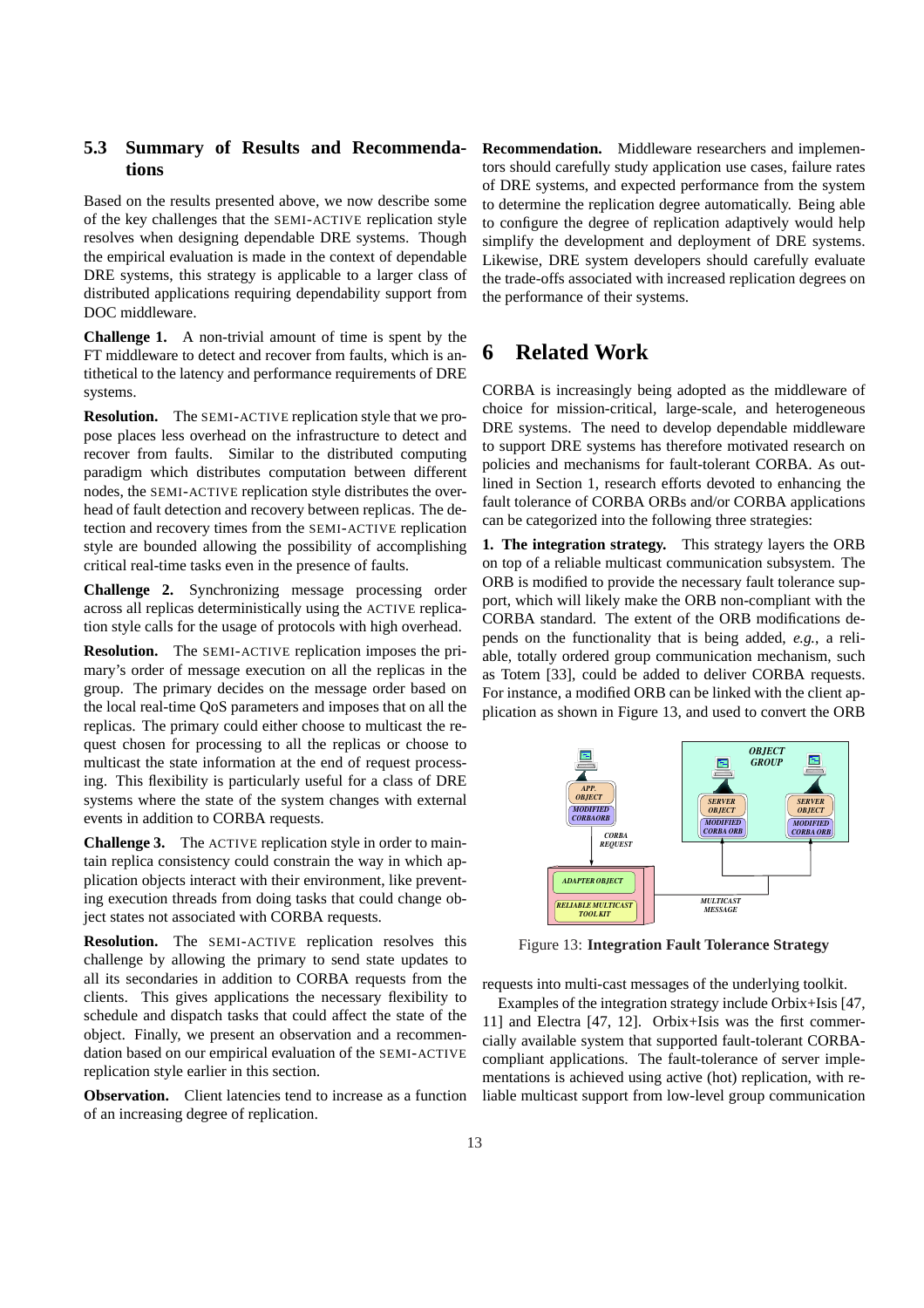system [11]. Electra was another early implementation of reliable CORBA. It differed from Orbix+Isis mainly with respect to its ease of use and its adaptability to other communication subsystems, such as Horus and Ensemble. The integration strategy requires modifications to ORB interfaces and language mappings, however, which reduces the portability of server and client applications.

**2. The interception strategy.** In this strategy, requests made by client objects are captured *externally* to the ORB, *e.g.*, via an OS-level interceptor [13], such as the /proc file system in UNIX. As shown in Figure 14, the interceptor can modify



Figure 14: **Interception Fault Tolerance Strategy**

the client request parameters to alter the behavior of the application or to enhance the application with new functionality. The modified requests are then mapped onto a reliable group communication messaging system.

The interception strategy is used heavily in the Eternal system [10, 48] to construct a reliable ORB environment. Eternal intercepts system calls made by the client object through the lower-level I/O subsystem and maps these system calls to the reliable multicast subsystem. Eternal differs from Orbix+Isis or Electra in that Eternal does not modify the ORB or the language mapping. It therefore ensures the transparency of faulttolerance to applications. The AQuA framework [15] also provides a variant of the interception approach. The AQuA gateway acts as an intermediary between the CORBA objects and the Ensemble group communication subsystem and translates GIOP messages to group communication primitives. In addition, AQuA uses the Quality Objects (QuO) [49] framework to allow applications to specify their reliability/availability requirements.

The Maestro toolkit [34] developed at Cornell University, uses a combination of interception and integration approaches. It provides an object-oriented wrapper facade [13] to processbased group communication systems and supports transparent client-side failover through the use of multi-profile object references. The process group exports a multi-profile IOR to the client and the client uses a single profile in that IOR to connect to the primary of the group through an IIOP gateway.

**3. The service strategy.** In this strategy, a set of interfaces and objects are defined as a CORBA service that provides the policies and mechanisms for delivering fault tolerance to applications. Fault tolerance can therefore be provided as a part of the standard suite of CORBA Services, without requiring extensive modifications to CORBA ORBs. Figure 15 illustrates this strategy. An *object group* is registered with the fault



Figure 15: **Service Fault Tolerance Strategy**

tolerant service. Client applications query the service to obtain the object group and make invocations on the object group. The service manages the replicas and the state of their associated objects.

The service strategy is used in the Object Group Service (OGS) [19]. OGS provides a group of services, including membership service, monitoring service, consensus service and messaging service, that work together to enhance the reliability of an application through both active and passive replication. The DOORS [16] framework described in this paper is another example of a service-based approach to fault tolerance.

Our recent work on DOORS [17, 18] and TAO's pluggable protocols framework [28] has focused on a service strategy that also allows application developers to select the protocol(s) used to communicate between collaborating ORB endsystems. The CORBA specification defines a standard transport protocol, IIOP, which runs atop TCP. There are many use-cases, however, particularly in telecommunication and real-time systems, where ORBs must communicate over non-TCP protocols, such as VME, ATM, SCTP, and shared memory. Moreover, researchers have devised other messaging protocols, such as HTTP-NG [50] or GIOP-lite [28], that have a smaller "wire footprint" than the standard CORBA GIOP messaging protocol.

The three types of research strategies outlined above have yielded incompatible fault tolerant solutions to the CORBA model that are not portable or interoperable. To address this problem, therefore, the OMG devised the Fault-tolerant CORBA (FT-CORBA) specification [1], which leveraged the lessons learned from earlier R&D efforts [20, 21, 22, 19, 10,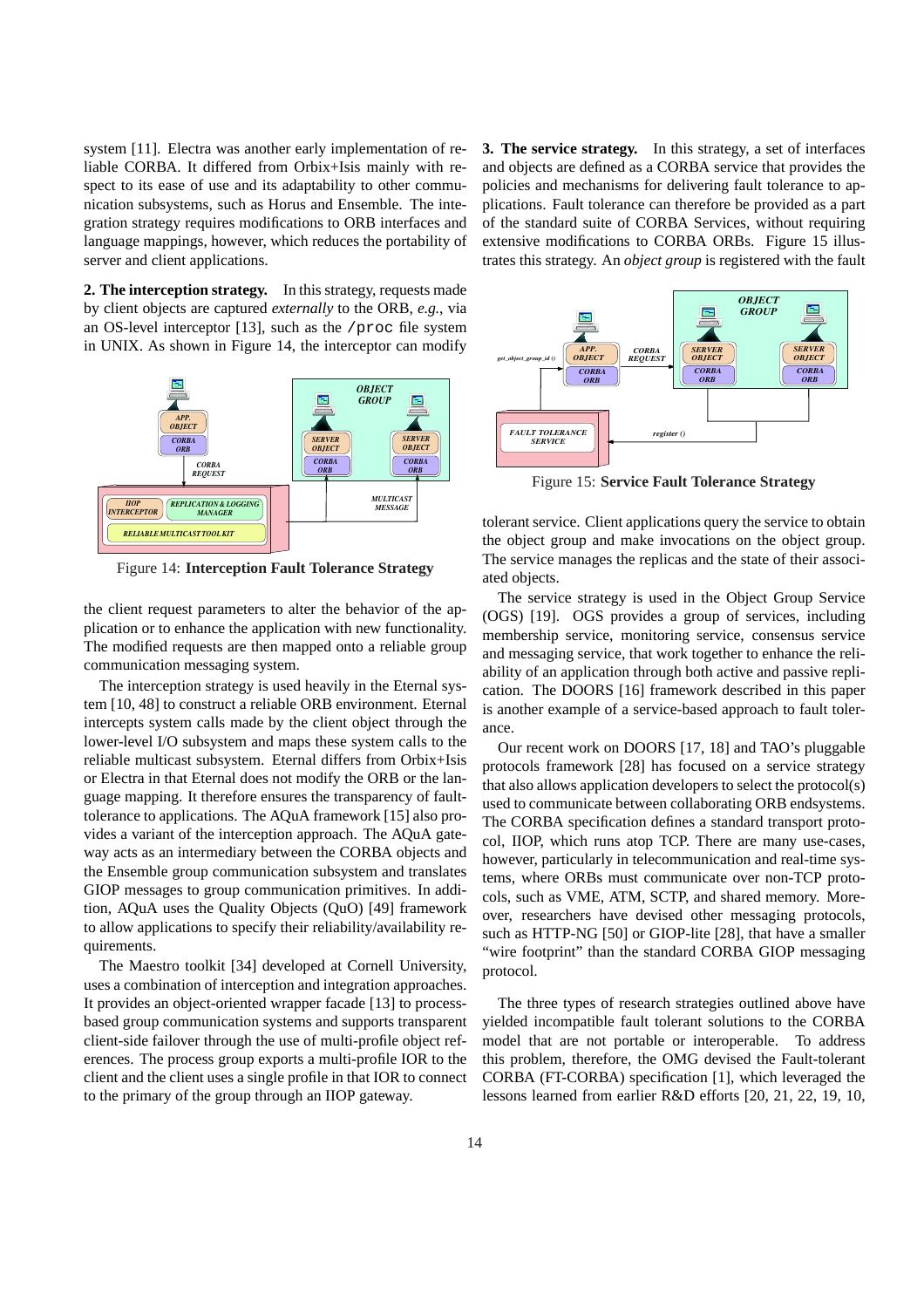16]. As we pointed out in Sections 1 and 3, however, FT-CORBA is not yet usable in DRE systems that possess stringent end-to-end QoS constraints. The SEMI-ACTIVE approach described in this paper is a step towards adding this important capability to CORBA.

The SEMI-ACTIVE approach described here has been heavily influenced by the work on Delta-4 (XPA) architecture [36] and the Fault-Tolerance work on the Distributed Ada-95 project at EPFL [51]. A variation of the passive replication style called as SEMI-PASSIVE replication was used by EPFL [52] to improve the recovery time after crash. Though this methodology can provide predictable detection and recovery times, this methodology makes the same assumptions pointed out in Section 3.1 which makes it unsuitable for DRE systems. More particularly, the SEMI-PASSIVE style doesn't address how state changes associated with real-time events other than remote invocations can be propagated to the replicas. Further, the SEMI-PASSIVE replication style is hard to implement without changing the interfaces and semantics of FT-CORBA. Our work focusses on the SEMI-ACTIVE approach to support simultaneous dependability and timeliness requirements, while complying with the FT-CORBA interfaces and semantics.

Other related work [37, 38, 53] presents principles and mechanisms to achieve fault-tolerance in real-time systems via Time-triggered Message-triggered Objects [54], which have been explored at the University of California, Irvine. The work that has been presented in this paper is in the context of CORBA and RT-CORBA and we expect this work to resolve some open R&D challenges [55].

# **7 Concluding Remarks and Future Directions**

Distributed real-time and embedded (DRE) systems are playing an increasingly important role in many application domains, including telecommunication networks (*e.g.*, highspeed central office switching), telemedicine (*e.g.*, remote surgery), manufacturing process automation (*e.g.*, hot rolling mills), and aerospace (*e.g.*, avionics mission computing). Although there are many types of DRE systems, they have one thing in common: *the right answer delivered too late becomes the wrong answer*. Providing the right answer at the right time is therefore imperative for mission-critical DRE systems.

Our effort at adding dependability to DRE systems focuses on developing and deploying standard CORBA middleware that can provide timeliness and performance guarantees to applications even when crash faults occur. Our future plan is to collect more empirical data and demonstrate that SEMI-ACTIVE replication style provides timeliness and performance guarantees by amortizing the unpredictability in detection and recovery over successful invocations. Our goal in this effort is to provide *the right answer at the right time* by lowering the infrastructure overhead needed to detect and recover from faults. *The ACE ORB (TAO), its FT-CORBA infrastructure, and the benchmarks described in this paper are available as open-source software from* deuce.doc.wustl.edu/ Download.html.

While our work presented in this paper helps address the problems presented in Sections 3.1 and 3.2 above, the problems of Sections 3.3 and 3.4 remain open challenges to the DOC middleware R&D community. We conclude by outlining future research directions for the DOC middleware community to address the challenges outlined in Sections 3.3 and 3.4.

**Byzantine and partial failures.** The detection, diagnosis, and response to failures other than crash failures is an exceedingly hard problem to address in an application-independent manner. For example, consider an object that is returning correct responses too slowly. The fault may be in the component, in the connection with the component, or in some otherwise unrelated component that is sharing some resource with the slow component. These issues have received intense and protracted study [56]. Perhaps the most promising direction for the middleware fault-tolerant community would be to provide standard interfaces through which application-specific detection, diagnosis, and response mechanisms can act.

**Comparable QoS benchmarks.** The ability to compare qualities of service across different infrastructure implementations requires an agreement on the set of qualities that apply to each service, and rigorous definitions of those qualities. For example, if "invocation latency" is agreed to be a relevant quality of a client-server service, then it must be determined exactly how this value will be measured. Since any set of measurements of such qualities will present a distribution of values, the useful statistics that are to be derived from such a distribution must be agreed on, *e.g.*, worst-case or average and standard deviation. It would also be helpful to have standard benchmarking suites for these qualities.

Although solving the problems presented above is clearly hard, the consequences of solving them would be profound: it would be possible to construct DRE systems that reliably meet their functional and quality requirements, and do so when operating on any sufficiently powerful infrastructure.

## **References**

- [1] Object Management Group, *The Common Object Request Broker: Architecture and Specification*, 3.0 edition, June 2002.
- [2] Michi Henning and Steve Vinoski, *Advanced CORBA Programming with C++*, Addison-Wesley, Reading, MA, 1999.
- [3] Object Management Group, *Real-Time CORBA Specification*, 1.1 edition, Aug. 2002.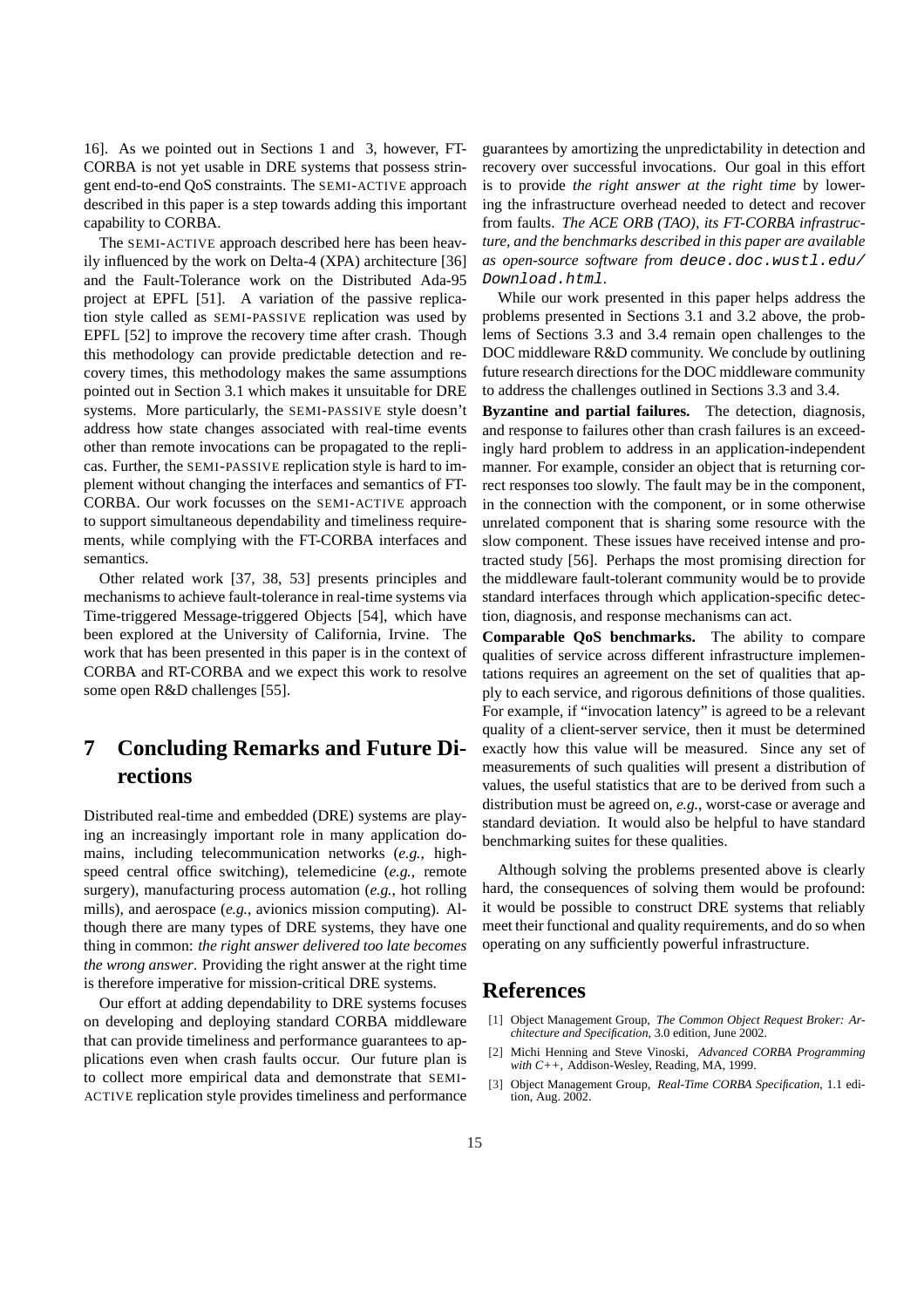- [4] Douglas C. Schmidt and Fred Kuhns, "An Overview of the Real-time CORBA Specification," *IEEE Computer Magazine, Special Issue on Object-oriented Real-time Computing*, vol. 33, no. 6, June 2000.
- [5] Douglas C. Schmidt and et al., "TAO: A Pattern-Oriented Object Request Broker for Distributed Real-time and Embedded Systems," *IEEE Distributed Systems Online*, vol. 3, no. 2, Feb. 2002.
- [6] Rebecca Callison, Marilynn Goo, and Daniel Butler, "Real-time CORBA Trade Study," Tech. Rep. D204-31159, The Boeing Company, 1999.
- [7] David Corman, "WSOA-Weapon Systems Open Architecture Demonstration-Using Emerging Open System Architecture Standards to Enable Innovative Techniques for Time Critical Target (TCT) Prosecution," in *Proceedings of the 20th IEEE/AIAA Digital Avionics Systems Conference (DASC)*, Oct. 2001.
- [8] Carlos O'Ryan, Douglas C. Schmidt, Fred Kuhns, Marina Spivak, Jeff Parsons, Irfan Pyarali, and David Levine, "Evaluating Policies and Mechanisms for Supporting Embedded, Real-Time Applications with CORBA 3.0," in *Proceedings of the* 6<sup>th</sup> IEEE Real-Time Technology *and Applications Symposium*, Washington DC, May 2000, IEEE.
- [9] Timothy H. Harrison, David L. Levine, and Douglas C. Schmidt, "The Design and Performance of a Real-time CORBA Event Service," in *Proceedings of OOPSLA '97*, Atlanta, GA, Oct. 1997, ACM, pp. 184– 199.
- [10] Priya Narasimhan, *Transparent Fault Tolerance for CORBA*, Ph.D. thesis, University of California, Dept. Of Electrical and Computer Engineering, Santa Barbara, CA, Dec. 1999, Available as Technical Report UCSB 99-18.
- [11] Kenneth Birman and Robbert van Renesse, *Reliable Distributed Computing with the Isis Toolkit*, IEEE Computer Society Press, Los Alamitos, 1994.
- [12] Silvano Maffeis, "Adding Group Communication and Fault-Tolerance to CORBA," in *Proceedings of the Conference on Object-Oriented Technologies*, Monterey, CA, June 1995, USENIX.
- [13] Douglas C. Schmidt, Michael Stal, Hans Rohnert, and Frank Buschmann, *Pattern-Oriented Software Architecture: Patterns for Concurrent and Networked Objects, Volume 2*, Wiley & Sons, New York, 2000.
- [14] Priya Narasimhan, Louise E. Moser, and P. M. Melliar-Smith, "Using Interceptors to Enhance CORBA," *IEEE Computer*, vol. 32, no. 7, pp. 64–68, July 1999.
- [15] M. Cukier, J. Ren, C. Sabnis, W.H. Sanders, D.E. Bakken, M.E. Berman, D.A. Karr, and R.E. Schantz, "AQuA: An Adaptive Architecture that provides Dependable Distributed Objects," in *IEEE Symposium on Reliable and Distributed Systems (SRDS)*, West Lafayette, IN, Oct. 1998, pp. 245–253.
- [16] P.Y. Chung, Y. Huang, S. Yajnik, D. Liang, and C.Y. Shih, "Providing Fault Tolerance to CORBA Applications," in *Poster at Middleware '98*, Lake District, England, Sept. 1998.
- [17] Balachandran Natarajan, Aniruddha Gokhale, Douglas C. Schmidt, and Shalini Yajnik, "DOORS: Towards High-performance Fault-Tolerant CORBA," in *Proceedings of the*  $2^{nd}$  *International Symposium on Distributed Objects and Applications (DOA 2000)*, Antwerp, Belgium, Sept. 2000, OMG.
- [18] Balachandran Natarajan, Aniruddha Gokhale, Douglas C. Schmidt, and Shalini Yajnik, "Applying Patterns to Improve the Performance of Fault-Tolerant CORBA," in *Proceedings of the* 7 th *International Conference on High Performance Computing (HiPC 2000)*, Bangalore, India, Dec. 2000, ACM/IEEE.
- [19] Pascal Felber, Rachid Guerraoui, and André Schiper, "The Implementation of a CORBA Object Group Service," *Theory and Practice of Object Systems (TAPOS)*, vol. 4, no. 2, pp. 93–105, Feb. 1998.
- [20] Paul D. Ezhilchelvan, Raimundo A. Macedo, and Santosh K. Shrivastava, "Newtop: A Fault-Tolerant Group Communication Protocol," in *International Conference on Distributed Computing Systems*, 1995, pp. 296–306.
- [21] C. Marchetti, A. Virgillito, and R. Baldoni, "Design of an Interoperable FT-CORBA compilant Infrastructure ," in *In the Proceedings of the 6th International Workshop on Object Oriented Real-time Dependable Systems (WORDS'01)*, Rome, Italy, Jan. 2001.
- [22] Jean-Charles Fabre and Tanguy Perennou, "Friends a flexible architecture for implementing fault tolerant and secure distributed applications,' in *European Dependable Computing Conference*, 1996, pp. 3–20.
- [23] Joseph K. Cross and Douglas C. Schmidt, "Applying the Quality Connector Pattern to Optimize Distributed Real-time and Embedded Middleware," in *Patterns and Skeletons for Distributed and Parallel Computing*, Fethi Rabhi and Sergei Gorlatch, Eds. Springer Verlag, 2002.
- [24] Erich Gamma, Richard Helm, Ralph Johnson, and John Vlissides, *Design Patterns: Elements of Reusable Object-Oriented Software*, Addison-Wesley, Reading, MA, 1995.
- Douglas C. Schmidt, David L. Levine, and Sumedh Mungee, "The Design and Performance of Real-Time Object Request Brokers," *Computer Communications*, vol. 21, no. 4, pp. 294–324, Apr. 1998.
- [26] Christopher D. Gill, David L. Levine, and Douglas C. Schmidt, "The Design and Performance of a Real-Time CORBA Scheduling Service,' *Real-Time Systems, The International Journal of Time-Critical Computing Systems, special issue on Real-Time Middleware*, vol. 20, no. 2, Mar. 2001.
- [27] Fred Kuhns, Douglas C. Schmidt, and David L. Levine, "The Design and Performance of a Real-time I/O Subsystem," in *Proceedings of the* 5 th *IEEE Real-Time Technology and Applications Symposium*, Vancouver, British Columbia, Canada, June 1999, IEEE, pp. 154–163.
- [28] Carlos O'Ryan, Fred Kuhns, Douglas C. Schmidt, Ossama Othman, and Jeff Parsons, "The Design and Performance of a Pluggable Protocols Framework for Real-time Distributed Object Computing Middleware," in *Proceedings of the Middleware 2000 Conference*. ACM/IFIP, Apr. 2000.
- [29] Douglas C. Schmidt, Sumedh Mungee, Sergio Flores-Gaitan, and Aniruddha Gokhale, "Software Architectures for Reducing Priority Inversion and Non-determinism in Real-time Object Request Brokers," *Journal of Real-time Systems, special issue on Real-time Computing in the Age of the Web and the Internet*, vol. 21, no. 2, 2001.
- [30] Alexander B. Arulanthu, Carlos O'Ryan, Douglas C. Schmidt, Michael Kircher, and Jeff Parsons, "The Design and Performance of a Scalable ORB Architecture for CORBA Asynchronous Messaging," in *Proceedings of the Middleware 2000 Conference*. ACM/IFIP, Apr. 2000.
- [31] Aniruddha Gokhale and Douglas C. Schmidt, "Measuring the Performance of Communication Middleware on High-Speed Networks," in *Proceedings of SIGCOMM '96*, Stanford, CA, Aug. 1996, ACM, pp. 306–317.
- [32] Irfan Pyarali, Carlos O'Ryan, Douglas C. Schmidt, Nanbor Wang, Vishal Kachroo, and Aniruddha Gokhale, "Applying Optimization Patterns to the Design of Real-time ORBs," in *Proceedings of the* 5<sup>th</sup> *Conference on Object-Oriented Technologies and Systems*, San Diego, CA, May 1999, USENIX.
- [33] L. E. Moser, P. M. Melliar-Smith, D. A. Agarwal, R. K. Budhia, and C. A. Lingley-Papadopoulos, "Totem:A Fault-Tolerant Multicast Group Communication System," *Communications of ACM* , 1996.
- [34] Alexey Vaysburd and Ken Birman, "The Maestro approach to Building Reliable Interoperable Distributed Applications with Multiple Execution Styles," *Theory and Practice of Object Systems (TAPOS)*, vol. 4, no. 2, pp. 73–80, Feb. 1998.
- [35] S. Poledna, A. Burns, A.J. Wellings, and P. Barrett, "Replica Determinism and Flexible Scheduling in Hard Real-Time Dependable Systems,' *IEEE Transactions on Computers*, vol. 49, no. 2, pp. 100–111, 2000.
- [36] P. Barrett, A. Hilborne, P. Bond, D. Seaton, P. Verissimo, L. Rodrigues, and N. Speirs, "The Delta-4 Extra Performance Architecture (XPA)," in *Proceedings of the 20th Int. Symp. on Fault-Tolerant Computing Systems (FTCS-20)*, 1990.
- [37] Kane Kim and Subbaraman C, "PSRR: A Scheme for Time-Bounded Fault Tolerance in Distributed Object-Based Systems," in *Proc. IEEE High-Assurance Systems Engineering (HASE) Workshop*, Ontario, Canada, Oct. 1996, IEEE.
- [38] Kane Kim and Subbaraman C, "Fault-Tolerant Real-Time Objects," *Communications of the ACM*, Jan. 1997.
- L. Rodrigues, A. Casimiro, and P. Verissimo, "Priority-based Totally Ordered Multicast," in *Proceedings of the 3rd IFAC/IFIP workshop on Algorithms and Architectures for Real-Time Control (AARTC'95).* , May 1995.